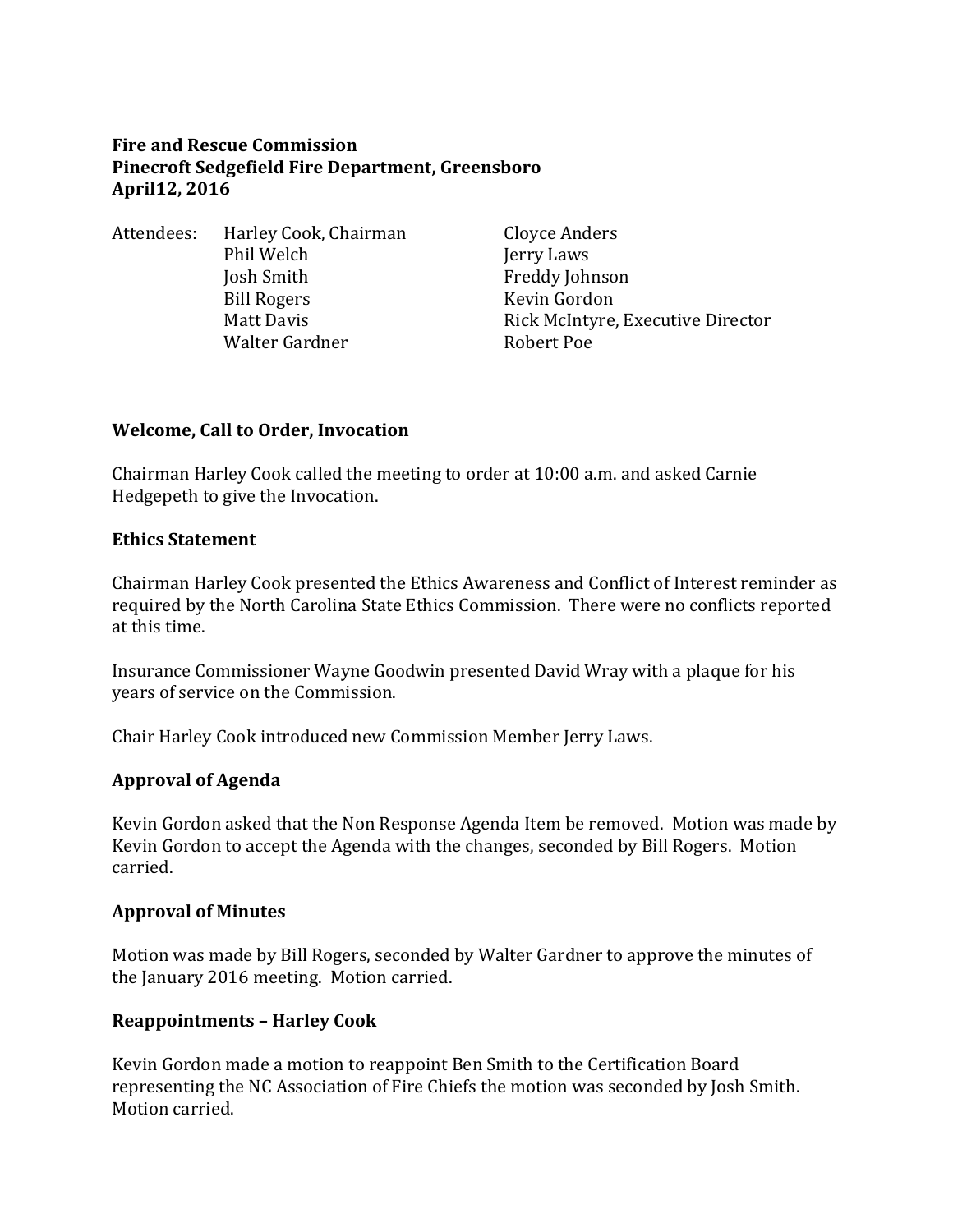Chair Harley Cook appointed Lee Newcomb to fill the Commission Chair appointment on the CFI Board.

### **Board Reports**

### **Certification Board Update** – Kevin Gordon, Chair, Certification Board

Non -Traditional delivery – Rob Roegner

Fire Officer 1 pilot began April 8, 2016.

Driver Operator will go live January 1, 2017 and Mobile Water Supply will be added to the Driver Operator certification program. Those who are qualified to teach EVD, Driver Operator Pumps and Aeriel will be able to teach the Mobile Water Supplies after the Requalification.

Chapter 19 TR Machinery and Ag finalized and the requalifications will begin April 11, 2016. The Course will be available July 1, 2016. VMR and Ag Instructors must take the Requalification to teach the new program.

FIT – Pilots is going on at Gaston County. The program will go live July 1, 2016.

The Certification Board placed a moratorium on letters of warning until a new process can be developed.

Kannapolis and North Lenoir Fire Department were approved to deliver certification programs.

Certification Board has discussed Rapid Intervention Crew Standard and held a conference call April 5, 2016 and recommended to create an Alternative Standard Certification for NFPA 1407. A RIC task force has been created and will meet today after the Commission meeting to work on the details with start date of July 1, 2016. The task force will revamp the program and begin Requalifications January 1.

Josh Smith made a motion to accept the March Certification Board report. The motion was seconded by Bill Rogers. Motion passed

### **VSWCF** – Cloyce Anders

Cloyce thanked Commissioner Wayne Goodwin, Rick McIntyre and Tim Bradley for the assistance. They are always supportive. Cloyce stated there will not be a rate change July 1, 2016.

### **Certified Fire Investigator Board Update – Freddy Johnson**

Chairman, Freddy Johnson thanked the Commission quickly filling the position vacated by Henry Sermons.

Freddy reviewed the April Meeting minutes. The CFIB is currently working to update the Arson Investigator application and recertification application.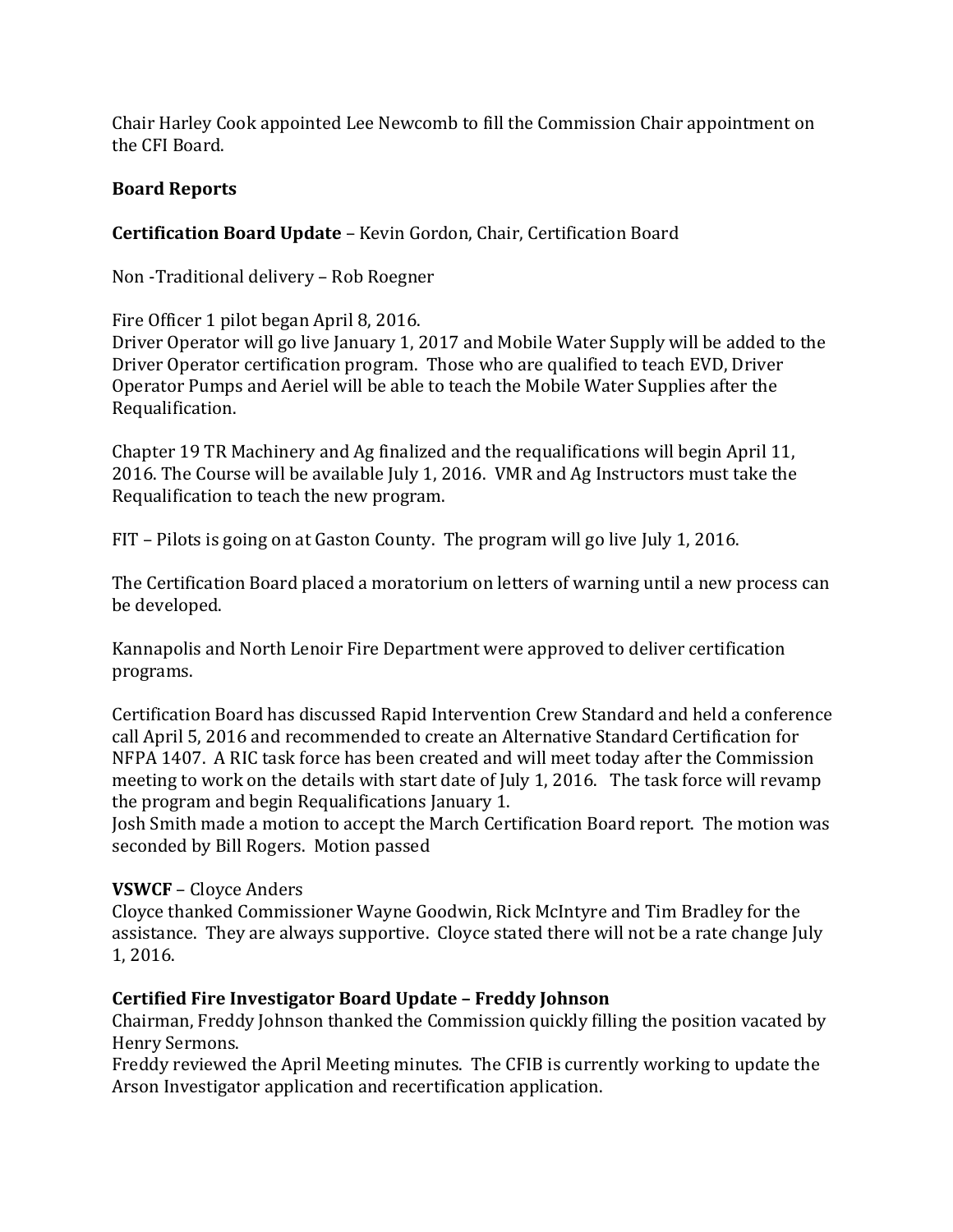### **OLD BUSINESS**

### **Fayetteville Technical Community College Appeal – Harley Cook**

Robert Croom, attorney from the Attorney General's Office, reviewed the appeal request from FTCC.

Fayetteville Technical Community College (FTCC) is appealing the decision to suspend the College's Delivery Agency Status. They are requesting a letter of warning be issued in place of the suspension.

Larry Sullivan, attorney for FTCC, stated that it did look like the college didn't take the situation seriously. However, it was just the opposite. The college feels the email sent four days before the meeting wasn't enough notice. The college also believes that the email didn't give a clear explanation that FTCCC was in violation or that disciplinary action was even possible. The college took immediate steps to correct the situation including ending the contract with instructor.

Dr. Keene spoke to the Commission, stating that he was very upset and surprised about the suspension. He immediately called his staff and asked for explanation for you how this happened. This situation has allowed them to create a renewed commitment to the certification program and the policies use to administer them. They have taken steps to prevent any future issues.

After much discussion Kevin Gordon made a motion to accept the attorney's request for a letter of warning and to remove the suspension their delivery agency status. The motion was seconded by Phil Welch. Motion passed.

#### **AGENCY REPORTS**

#### **Department of Insurance – Rick McIntyre**

#### **Meg Langston – Injury Prevention**

Prevention Programs and Grants: Updates:

- Volunteer Fire Department Grants are being processed and will be announced on May 16<sup>th</sup>.
- Invoices are due for the Rescue Grants by April 30.
- Smoke Alarms are on order. As soon as they are processed through the state system they should be arriving. We hope to be able to start distributing alarms by May 1. If a fire department needs smoke alarms please contact Angie Gregg.
- Unfortunately there have been a number of fatal fires recently. Angie and staff are working to provide rapid response to these areas. Angie tries to keep track of all fatalities. If you have a fatality in your area and she has not reached out please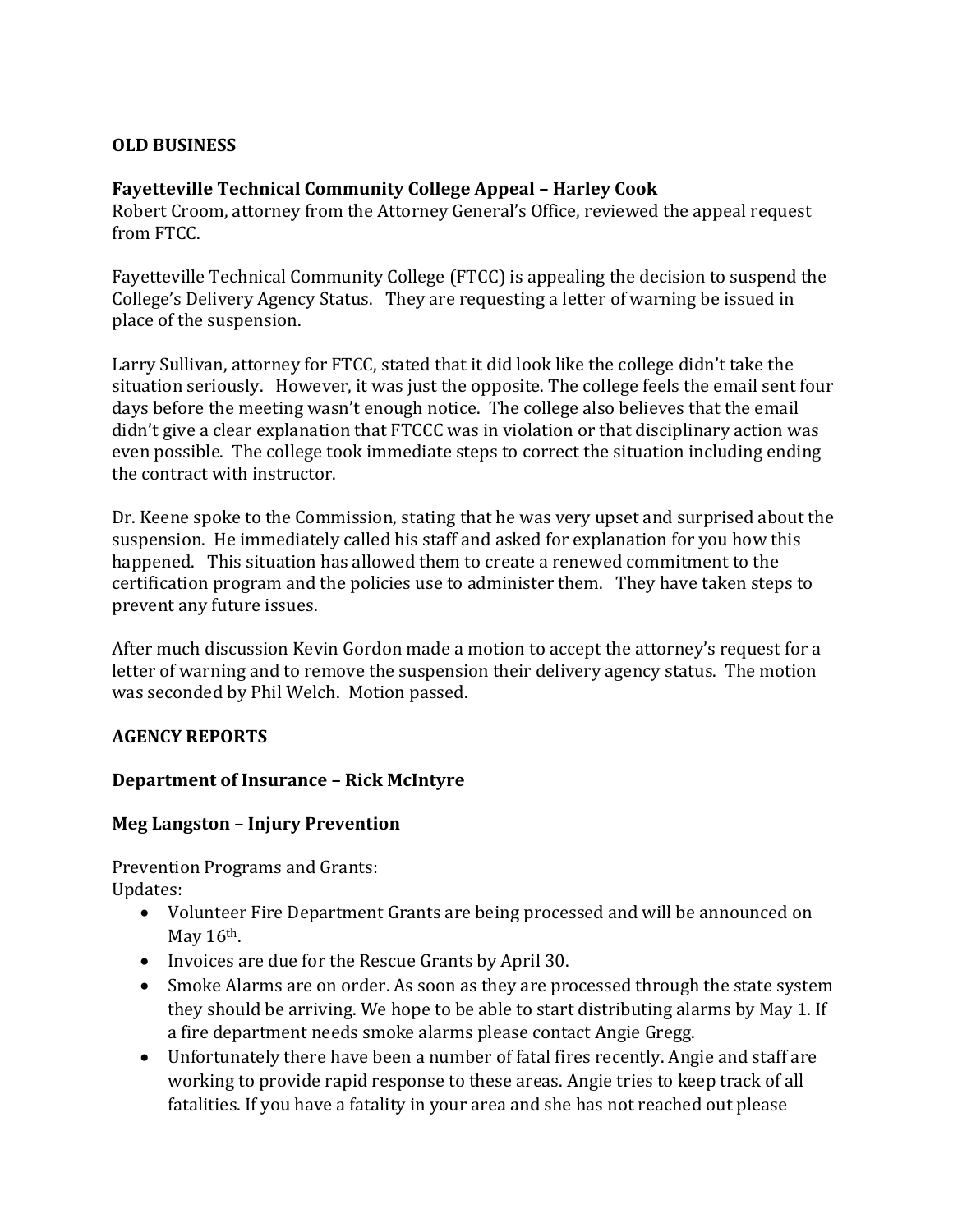contact our office. These are sometimes hard to track and we are interested in providing assistance.

- Child Passenger Safety Conference will be May 4-6, 2016.
- Safe Kids Injury Prevention Conference will be May 24-26. This conference is open to everyone and will provide information on how to start many ISO credit programs.
- We continue to offer Child Passenger Safety Class. Please look for those on [www.buckleupnc.org.](http://www.buckleupnc.org/) Scholarships are available for many of these classes to help with expense of travel.
- Please use regional field staff if you need any assistance with injury prevention programs. They are eager to partner and are a valuable resource.

### **Wayne Bailey – Commission, Training and Inspections – See attachment**

### **Rob Roegner – RPD & Logistics**

Fire Officer, Driver Operator and Marine Firefighter are scheduled to be rewritten and released in 2016.

### **NCSFA – Tim Bradley – See Attachment**

### **NCAR&EMS – Joel Faircloth – See Attachment**

NC Association of Rescue & EMS Fire & Rescue Commission Report 04/12/2016

Scholarship on-line Application System closed out March 31, 2016 and announcements of awards should go out May 15, 2016.

High Angle Rescue School Unit 1 & 3 at Stone Mountain State Park was held April 1-3, 2016.

Directors Meeting May 14, 2016 Starting at 9 in Asheville at Buncombe County Emergency Services Training Facility. 20 Canoe Lane, Woodfin, NC 28804.

Convention will be held in Hickory September 8-10, 2016. In conjunction with our annual meeting we hosted rescue and BLS competitions, as well and rescue and EMS classes. Please mark your calendars and information is available on line.

Reminder for departments to be sure to update their rosters anytime someone is added to their departments so that no one will lose benefits.

#### **NCAFC – Kevin Gordon**

Mid Winter Conference had a record attendance.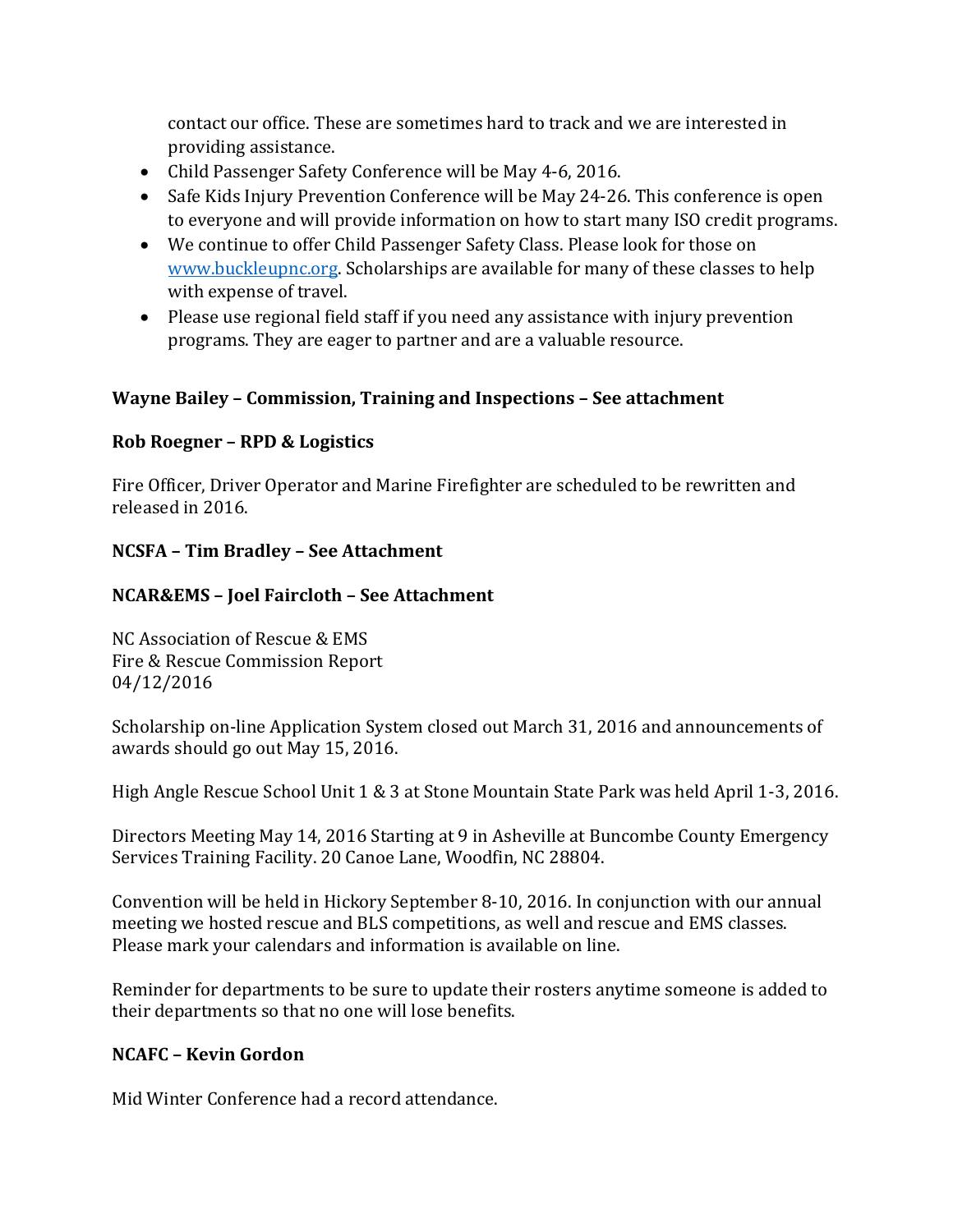The 2016 Fire Prevention School had a record attendance. Executive Development will be in September and October 2017 in Charlotte. 2017 Mid Winter Conference will be February 1 – 5, 2017

### **NCCCS – Winfield Abee**

15,623 records have been transferred for 2016 to date. 2016 total records was 12,000. NCCCS will have a new President effective July 1 will be Dr. James Williamson

## **NCFRI**

The NCSFRI is partnering NCAFC and hosting the Instructors during the Mid-Winter Conference was a huge success. The member renewal has ended with a membership of 500 plus members.

### **NC Forestry – Greg Hicks**

Total number of fires January to present 1466 with 7212 acres burned. That is a 10 year increase of 618 fires and 3629 acres burned.

Walter Gardner reminded everyone of the SEI statement has to be in by Friday April 15, 2016.

Next meeting will be July 12, 2106 at the Pinecroft Sedgefield Fire Department with a start time of 10:00 a.m.

With no other business to be addressed today, the meeting was adjourned ta 11:40 a.m.

Respectfully submitted, Kim Williams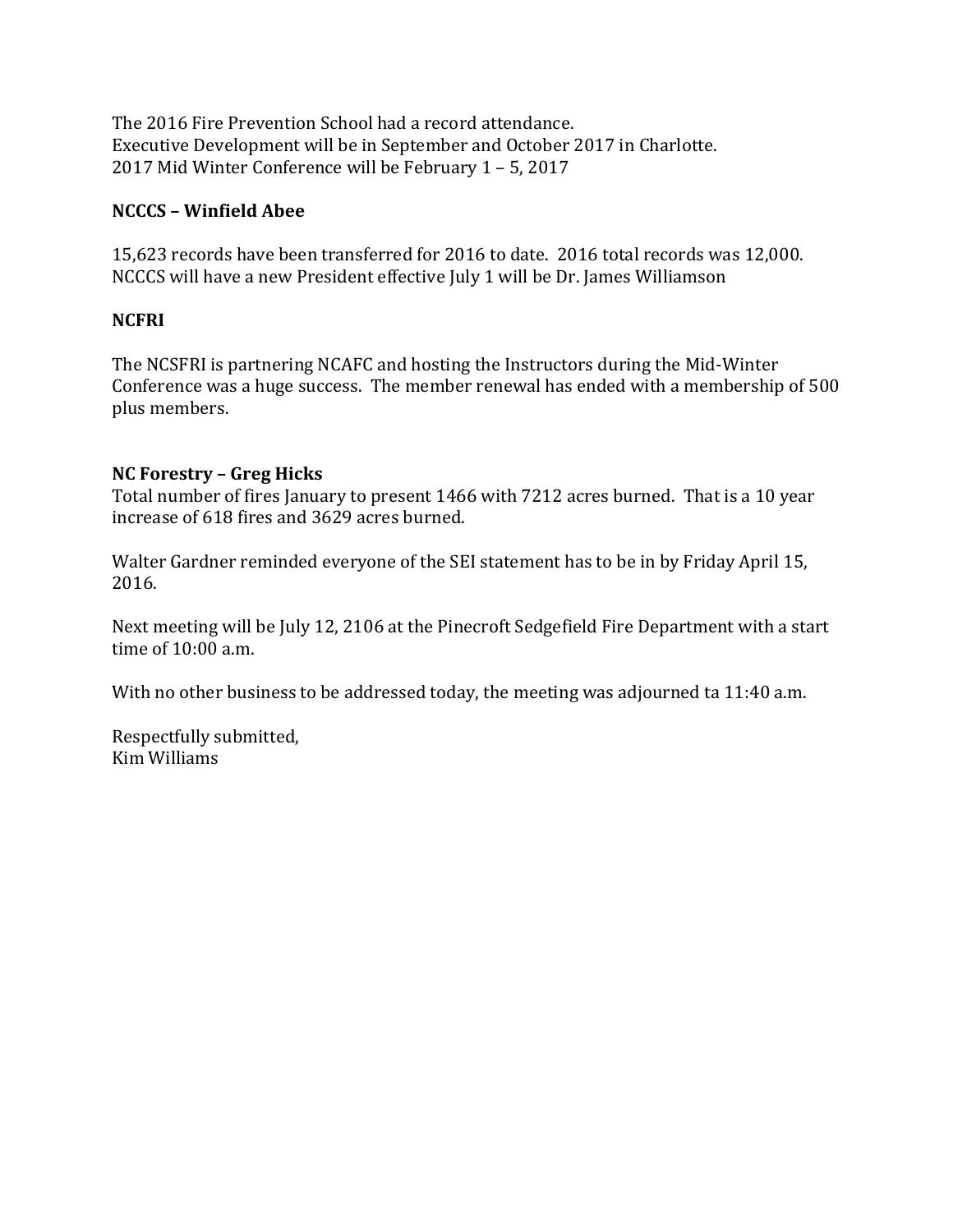# **Quarterly Report**

### **Commission Staff**

### Regional Exams

Staff conducted regional exams at Cape Fear Community College, Raleigh Office, Buncombe County.

### Audits

Staff audited New Bern High School, West Craven High School, Wayne Community College, West Bladen High School, East Bladen High School, North Topsail Beach Fire Department, Parkway Fire Department, Atwell Fire Department, Red Oak Volunteer Fire Department, Bakertown Volunteer Fire Department, Morrisville Fire Department, Garner Magnet High School, North Mecklenburg Rescue Squad for Central Piedmont Community College, Cape Fear Community College, Wilmington Fire Department, D. H. Conley High School, Robeson Community College, Monticello Fire Department, Fontana Dam Weekend School, New Bern High School, West Craven High School, Wayne Community College, West Bladen High School, East Bladen High School, and North Topsail Beach Fire Department, at Parkway Fire Department, Atwell Fire Department.

### 5 Year Site Visits

Staff conducted five year site visits at Washington Fire & Rescue, Durham Fire Department, and Burlington Fire Department, Durham Tech, Guilford Tech. Annual Visits

Staff conducted annual site visits at Pitt Community College, Pamlico Community College, Cape Fear Community College, Beaufort Community College, Vance Granville Community College, Orange Rural Fire Department, Mebane Fire Department, High Point Fire Department, and Burke Community College, Bladen Community College, Costal Carolina Community College, Sampson Community College, Goldsboro High School and Sharpsburg Fire Department, Concord High School.

### New Delivery Agency Visits (Initial)

Staff performed a delivery agency initial site visit at North Lenoir Fire and Rescue, Trenton High School, and Currituck County High School.

### LODD

Staff assisted with line of duty deaths with Pine Level Fire Department, Siler City Fire Department, NC Air Guard, Badin Lake Fire Department, Brasstown Fire Department, Locke Fire Department, Bakertown Volunteer Fire Department, Gates County Rescue and EMS.

## **Other**

Staff attended the Mid-Winter Chief's and NC Society of Fire & Rescue Instructors Conference held in Concord and managed the conference's AV equipment.

Staff assisted Commission Staff with teaching the *Surviving an Audit* class for School Directors and Instructors at the Mid-Winter Chief's & NC Society of Fire & Rescue Instructors Conference held in Concord.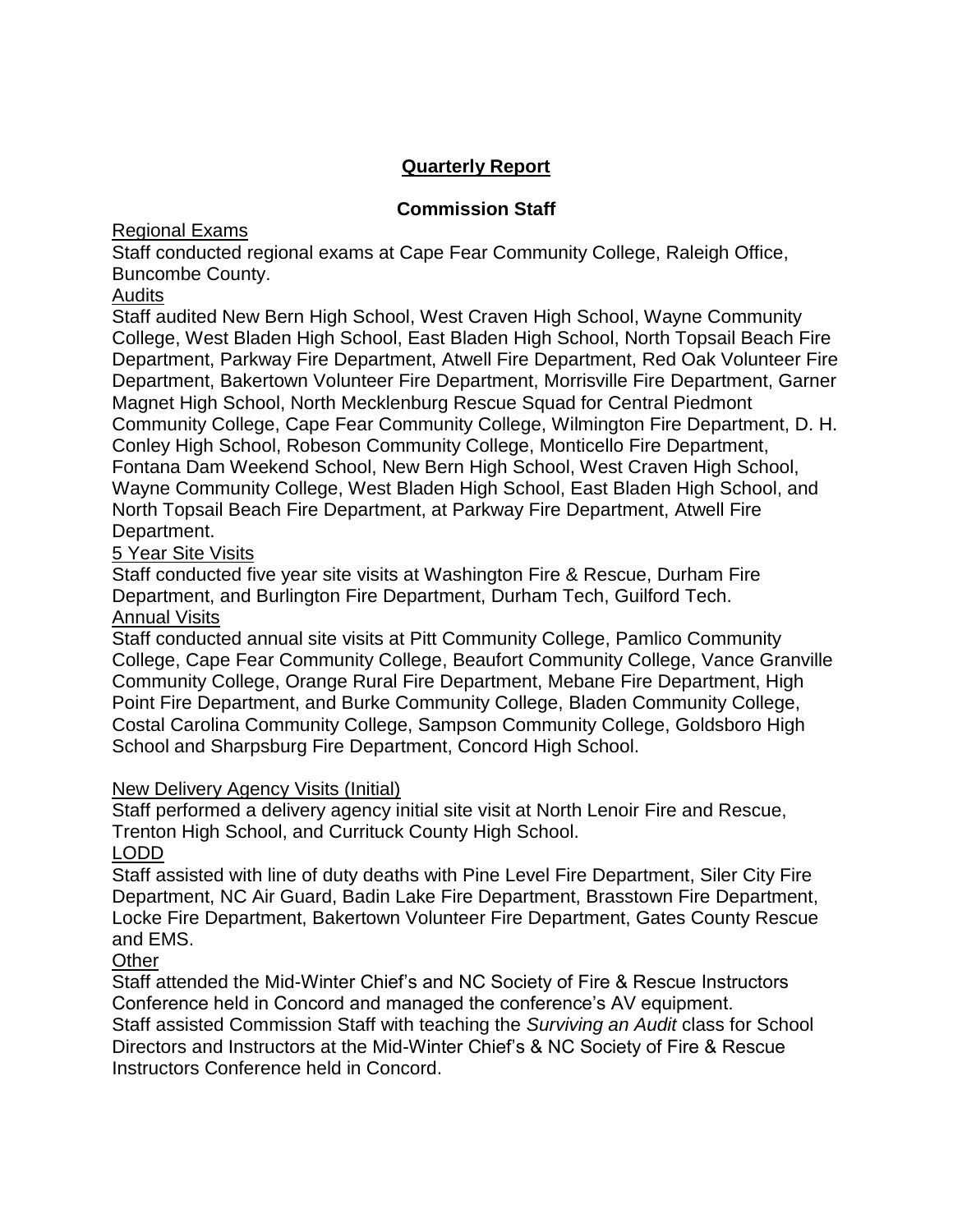Staff finalized the Pitt Community College investigation report on a NCFRC's Policy and Procedures violation for the Certification Board's Discipline Committee.

Staff attended Commission Staff's Skype meeting.

Staff attended Princeton Volunteer Fire Department's awards banquet. Staff updated Indoctrination and Firefighter Q-School PowerPoints.

Staff met with the new school director for Greenville Fire & Rescue and reviewed and informed them of their upcoming five year site visit.

Staff met with a new school director at Concord Fire Department.

Staff met with the new high school academy teacher at Sun Valley High School.

Staff conducted test validation at Charlotte Fire Department.

Staff conducted qualification testing at King Fire Department.

Staff attended the Eastern Rally Skills USA Leadership Contest and Lenoir Community College.

Staff attended the North Carolina Fire & Rescue Certification Board meeting.

Staff met with the school director for Roanoke Chowan Community College to review and inform them of their upcoming five year site visit.

Staff met with the new IMC at Goldsboro High School.

Staff had physical performed at Garner Fire Department.

Staff attended meeting at the Raleigh Office with IT for bad questions reporting systems.

Staff assisted with coverage at the office for Kim Williams while she was on vacation. Staff attended Fire Life Safety Educators conference.

Staff met with new school director at Richmond Community College.

Staff attended the North Carolina Breathing Equipment School.

Staff completed all outstanding IFSAC work and submitted.

Staff sent out 60 day five year packets to Central Carolina Community College,

Davidson Community College, and Chapel Hill Fire Department.

Staff met with Wake Tech about setting up Apperson Machines for grading of tests. Staff attended Fire Officer 3 class.

Staff conducted HazMat Technician testing at Mitchell Community College.

Staff participated in a conference call with the NFPA 1001 Technical Committee.

### **Training Staff**

Staff attended Mid-Winter Chiefs and Instructors Conference in Concord.

Staff delivered Introduction to Advanced Rope Rescue course at Mid-Winter Chiefs and Instructors Conference in Concord.

Staff continued to label, inventory and prepare new rope rescue equipment.

Staff picked up 9,200 feet of life safety rope from Raleigh office.

Staff labeled and prepared rope logs for all life safety rope.

Staff attended Ocean Technology Systems, Guardian Full Face Mask service and maintenance technician certification course.

Staff delivered Technical Rescuer Qualification course in Conover, NC.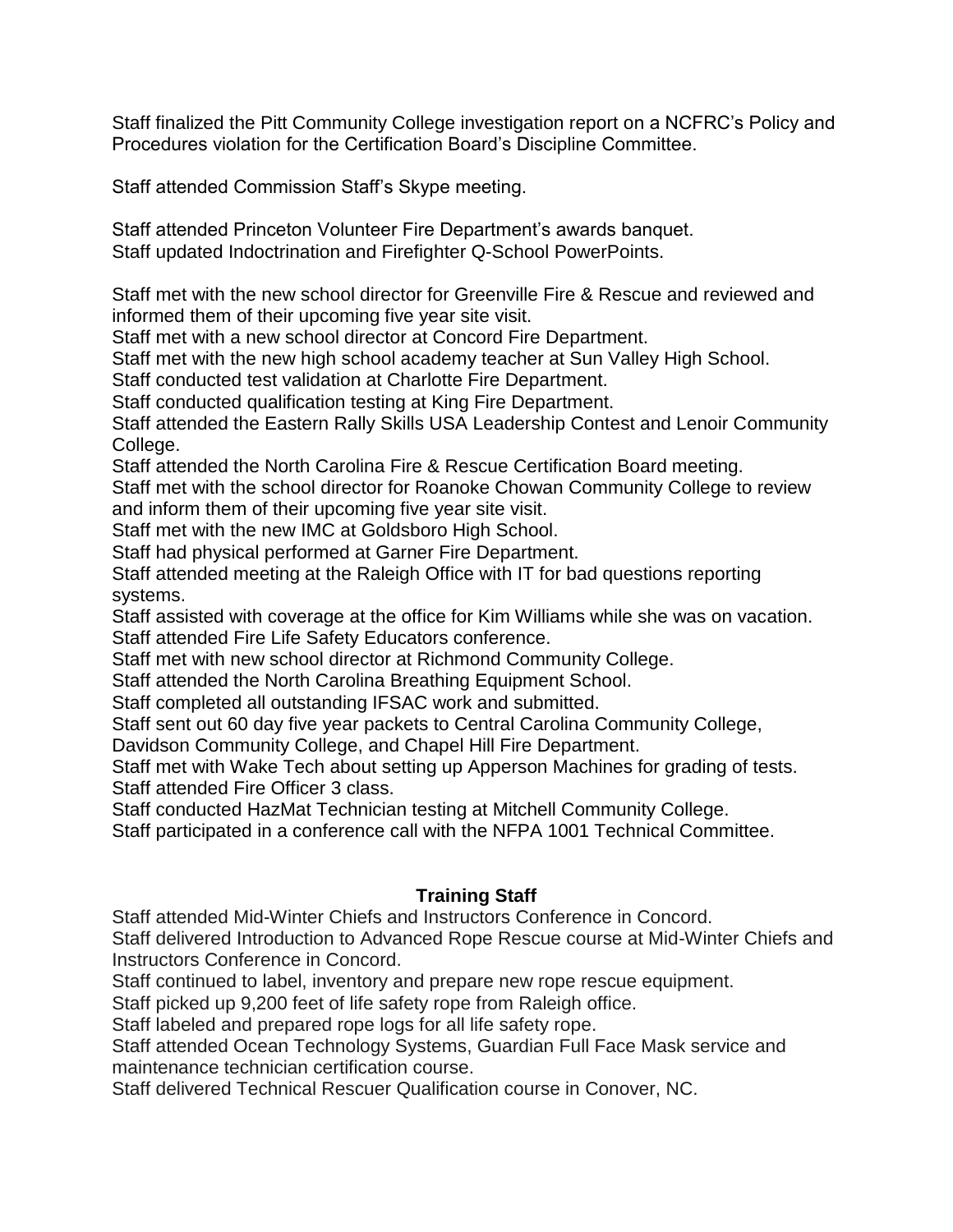Staff attended the Fire Investigation Technician committee meeting held in Raleigh. Jonathan Sowers was appointed as the Piedmont Director for the NC Society of Fire/Rescue Instructors.

Staff participated in Q-School held at Cape Fear Community College and Asheville. Staff conducted a TR Trench Qualification at Ft. Bragg Fire Department.

Staff picked up and inventoried new trailer and equipment for the Fire Service course props trailer.

Staff continued to manage purchases as it relates to the federal grant that was received. Pricing and ordering for the Tec Gen personal protective ensembles and additional rescue equipment was secured.

Staff held initial meetings for the High School FF program. Developed daily schedule, announcement, budget, and receiving bids.

Staff conducted first week of the Fire Officer III program in Sandhills Community College.

Bruce Hodges completed his two-week Chemistry of Hazardous Materials course. Attended the six day NFA Fire Cause Determination for Company Officers held at the Raleigh Office

Conducted a Live Fire Awareness class for Enka-Candler Fire Department Participated in Instructor Q-School held in Asheville

Conducted a Technical Rescuer Qualification class at the Asheville Training Center with six students.

Picked up and placed in service the new rope rescue equipment that was received from the federal grant.

Fabricated and built the storage system for the new High Angle Rescue Trailer. All the wood materials were donated. The

Assisted with Q school in Asheville, NC.

Taught at Breathing Equipment School and had 56 students complete.

Took an online Physics of Rope Rescue Course.

Delivered a Technical Rescuer Qualification Course in Asheville.

Training Staff delivered multiple NFA courses in February.

Worked on developing the IFB for the Hazardous Materials Technician courses that will be conducted during the year.

Staff attended and passed the Chemistry of Hazardous Materials course and the Hazardous Materials Technician course.

Training staff prepared for the High Angle Rescue School at Stone Mountain. Approximately 80 people are registered to attend.

Attended the Hazardous Materials committee meeting for the State Emergency Response Commission.

Assisted the NCSHP with developing and reviewing their hazardous materials response criteria for the hazardous materials response section and selecting new members.

Helped conduct several interviews related to an instructor related issue in Randolph County which will lead to a report with findings.

Staff developed the processes to adhere to new purchasing and contracting rules. An IFB was submitted along with using Temporary Solutions to help conduct Haz Mat Technician courses.

Staff attended the 6 day NFA Arson Investigation program held in Raleigh.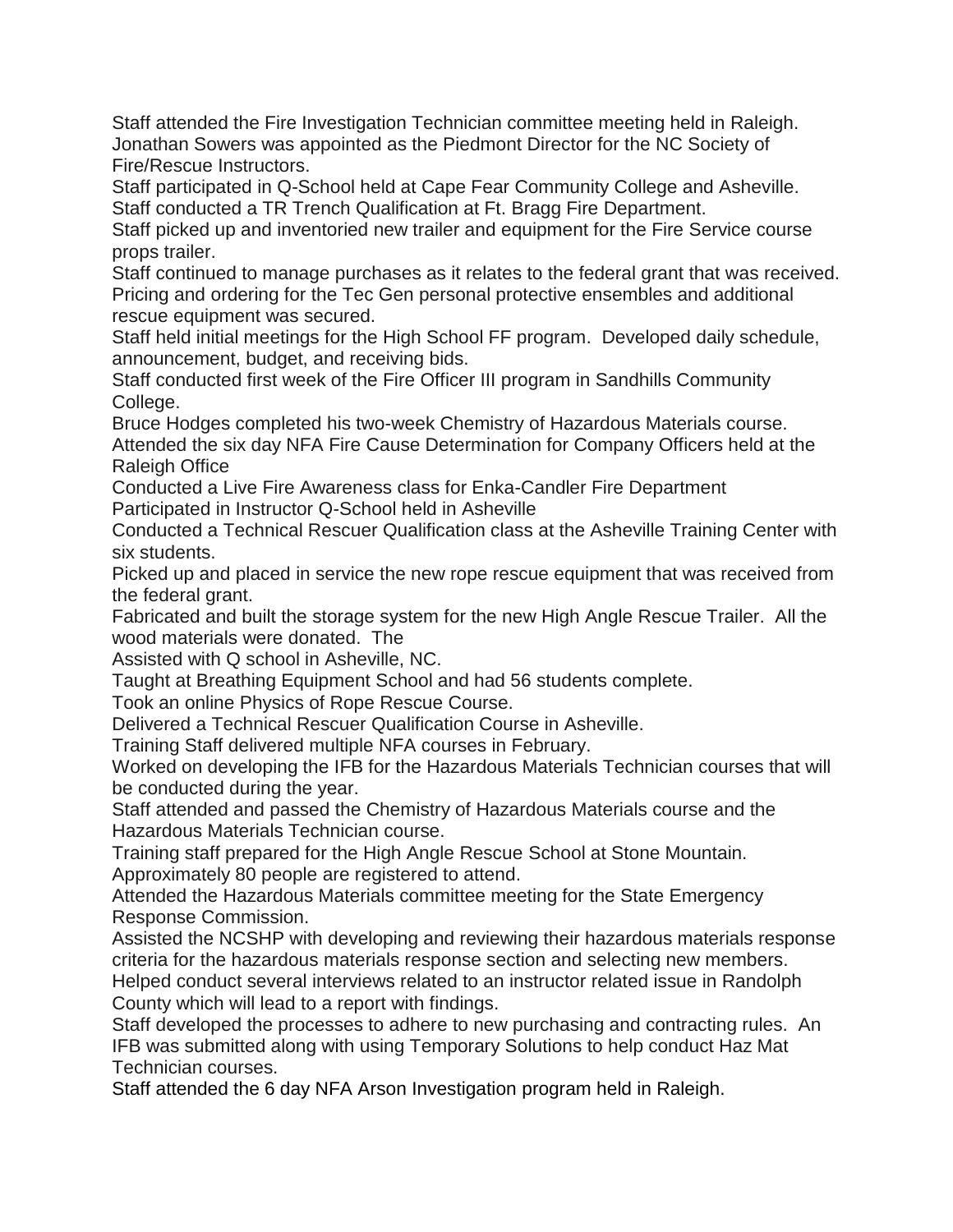Staff attended staff meeting.

Staff had Haz-Mat equipment transferred.

Staff conducted Live Fire Qualifications

Staff conducted an Art of Reading Smoke class at Rowan-Cabarrus CC

Staff participated in Q-School held at Randolph CC

Staff participated in the monthly NC Emergency Management Web EOC drill

Staffed the State EOC for both day and night shift for Winter Storm Jonas.

Staff completed dive Instructor prep course.

Staff began dive instructor program.

Staff continued to assist with Dive Rescue Program development.

Staff conducted site visit for Chiefs/instructors conference advanced rope program.

Staff prepared for Storm Jonas SERT activities.

Staff prepared for Liquefied Petroleum Live Fire training Qualification which was cancelled due to weather.

Staff assisted with Public Safety Diver scenario site preplan.

Staff attended Western Association of Rescue Squads Meeting and training at the Buncombe County Training center.

Staff picked up New Rope Rescue equipment from Chapanoke office.

Staff picked up new trailer and associated equipment for the eastern-based training lab. Over the next few months, the equipment will be mounted, shelves built, and trailer marked prior to being placed in service.

Staff scheduled four technician courses (one in each region) and a direct delivery course in Statesville. Developing course instructors and other logistical needs currently.

Staff began Inventory and labeling of new equipment.

Staff submitted 2016 AFG grant. Grant is for almost \$350,000 worth of equipment to establish three mobile fire/rescue training labs.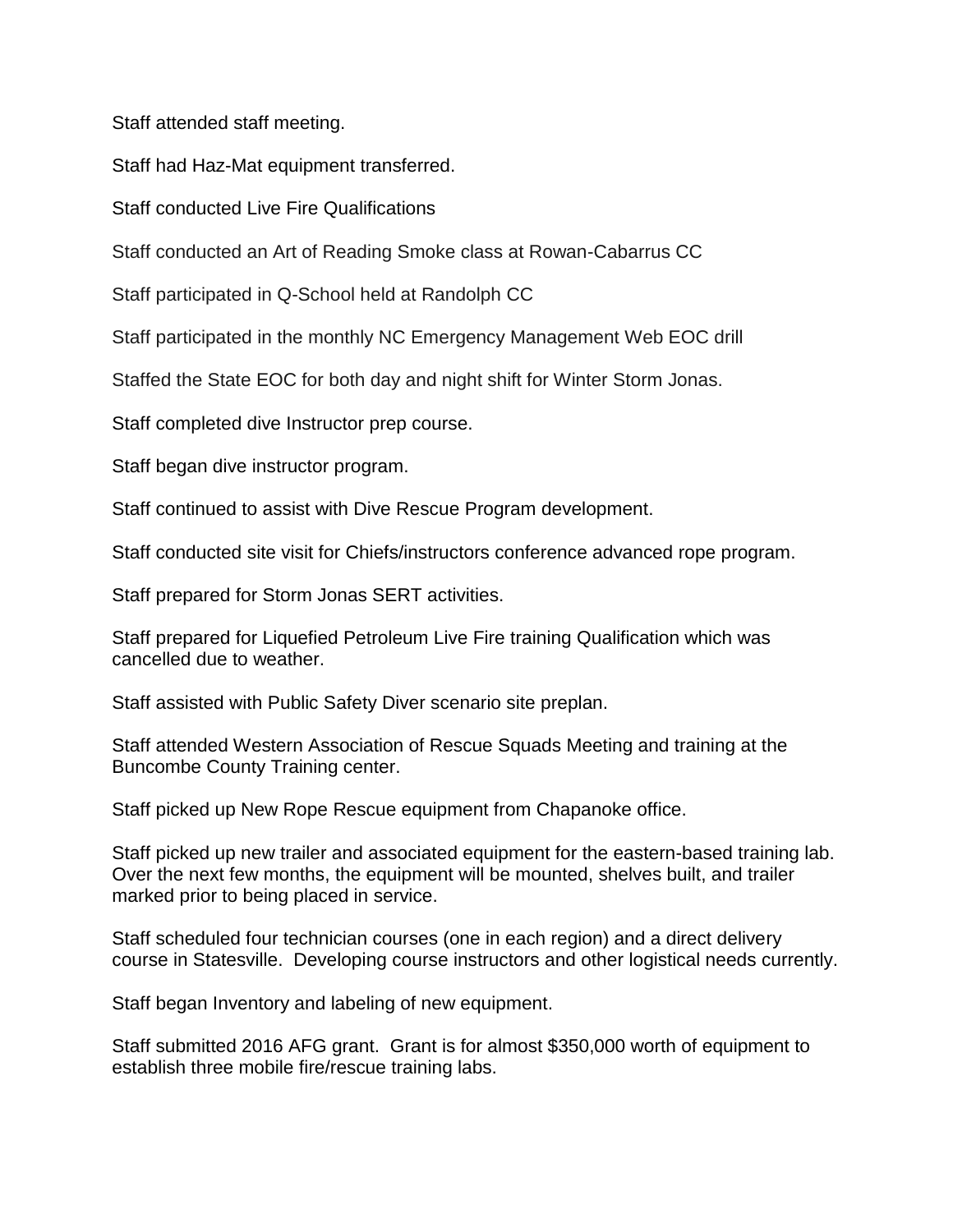Staff attended RRT contract review and award meeting. Assisted in the review of seven RRT contracts that were submitted to NCEM for award for each of the seven RRT's.

Staff established testing dates and times for Q Schools in the East and West and assigned appropriate staff.

Staff attended regional association meetings and reported on current events within the office.

#### **Inspections Staff**

Inspection staff met with the IT staff at Dobbs to work on updating the 9S computer program. We reviewed the worked that had been completed. We have made plans to for the next meeting to be a complete run through of the entire program so hopefully in early February we can begin using the program

Inspection staff reviewed and processed 7 rating surveys and processed 2 county wide 9S inspections.

Inspection staff conducted two different workshops at the Piedmont Fire Expo in Winston Salem. The workshops were on changes in the Grading Schedule and How to prepare for Water Haul Inspection. There were 15 people in attendance.

Inspection staff met with the Fire Marshal and GIS person in Moore County to discuss some mapping issues.

Inspection staff met with some of the town officials in Norwood to discuss the possibility of the Town merging with one of the rural departments and what would be involved if they wanted to procced.

Inspection staff met with Fire District 13 to discuss some water supply issues the district has in a new residential development.

Inspection staff attended the Fire Commission Meeting in Archdale and gave a report of the Inspections section.

Inspection staff assisted with an unannounced inspection in Red Springs. During this inspection it was found that the department was not meeting the 9S standards. The department had been on probation for the last 12 months. It was recommend that this department be put to a class 10.

Inspection staff conducted a rating inspection in Chapel Hill. At the time of this report the inspection has not been completed.

Inspection staff worked with the new inspector on preparing him on doing is first rating inspection

Inspection staff conducted a follow up inspection to Mill Spring Fire Department in Polk County and the removed the failures from the fire department.

Inspection staff conducted a hydrant survey for Waynesville and Waynesville Rural FD in Haywood County. The fire district improved from a PPC of 5 and 5/9E to a PPC of 4 and 4/9E.

Inspection staff attended the Standards Committee meeting for the NC 911 Board via video conference.

Inspection staff conducted a NCRRS Ratings Class in Franklin Macon County. There were 45 students in attendance, 2 counties and 11 fire departments represented. The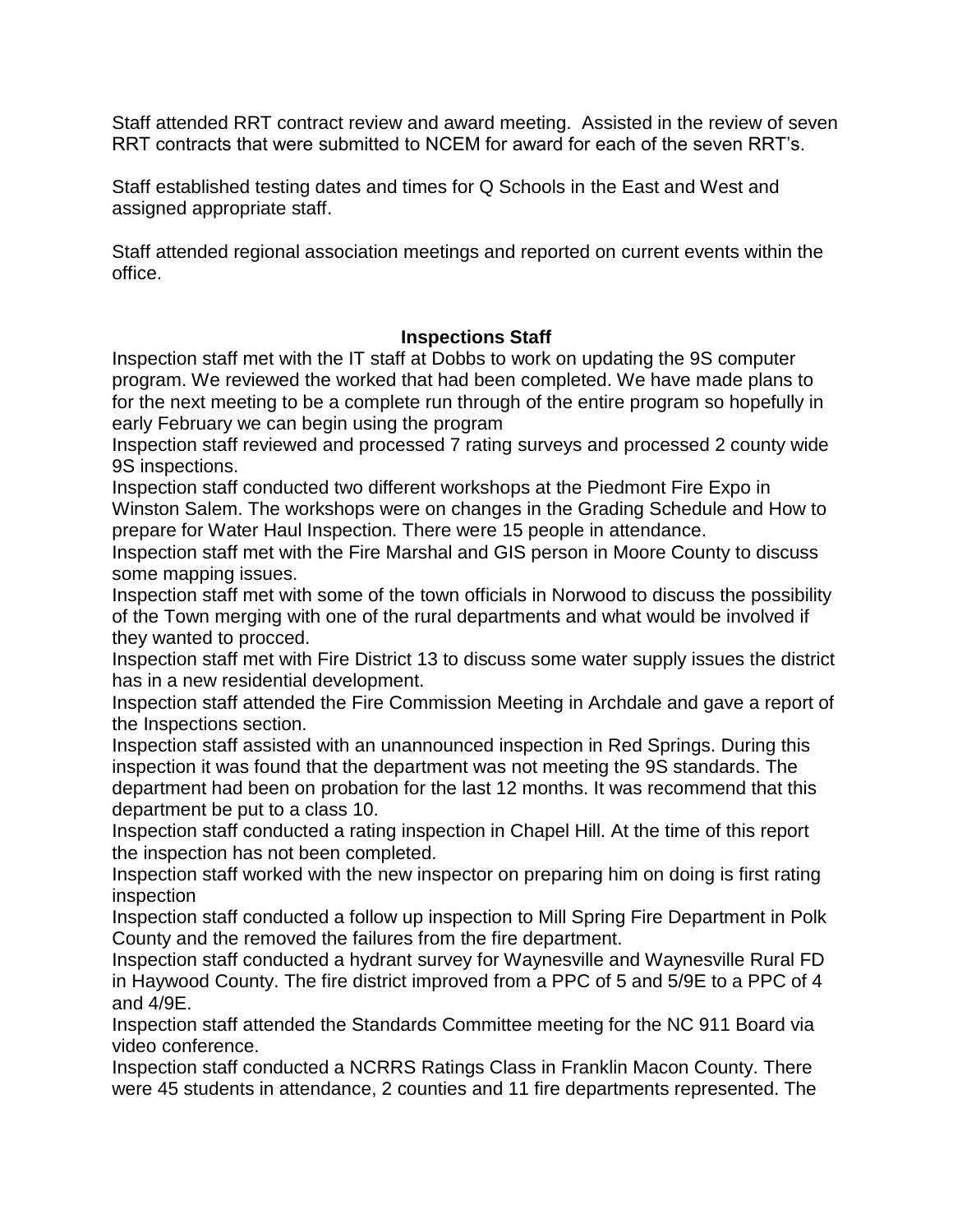class was requested by Southwestern Community College and was held at the Jerry Sutton Public Safety Campus.

Inspection staff met with the local building and fire inspection staff to explain the community risk section for the pre-survey.

Inspection staff conducted a hydrant survey for Woodfin and Woodfin Rural FD in Buncombe County. At the time of the report the survey was not complete.

Inspection staff conducted an unannounced inspection on the Valmead Fire Department in Caldwell County due to complaints. Upon completion of the inspection the department had 2 failures. 1. Not meeting the minimum response. 2. Low on personnel with only 8 firefighters with 36 hours of training. The actions to correct this by the department are; the department is to send there structure responses to the inspector monthly, the department needs to complete training records for the personnel with the training that is conducted.

Inspection staff attended the Western North Carolina Association of Firefighters meeting held at Reynolds Fire Department in Buncombe County.

Inspection staff assisted ISO staff with 21 mapping questions from various locations across the state.

Inspection staff fielded numerous questions from fire chiefs, fire marshals, and local governments concerning fire department ratings, mapping, and 9S inspections, etc. Inspection staff completed the NCVIP Interim Review.

Inspections staff completed and processed a Method 1 Survey for the Town of Garysburg and Garysburg Rural FD in Northampton County during the week of January 4, 2016.

Inspections staff completed and processed a Method 1 Survey for the Town of Aulander and Aulander Rural FD in Bertie County during the week of January 11, 2016.

Inspections staff met with the Sharpsburg Fire Department in Nash County on January 15, 2016 to answer questions regarding their upcoming inspection.

Inspections staff is continuing to work on obtaining water system data for Nash County in preparation for upcoming surveys in the spring of 2016.

Inspections staff taught a Ratings Class for the College of the Albemarle on January 16, 2015 in Elizabeth City. There were 17 attendees representing three counties and four departments. Counties represented were Dare, Currituck, and Chowan. The departments in attendance were Corolla Fire Department, Lower Currituck Fire Department, Duck Fire Department, and Center Hill Crossroads Fire Department.

Inspection staff assisted Richard Bolyard in Risk Management with information on the hydrant system regarding a property at 8550 Shipyard Boulevard in Mann's Harbor, NC.

Inspections staff completed a field survey on the Macon Fire Department in Warren County during the week of January 25, 2016.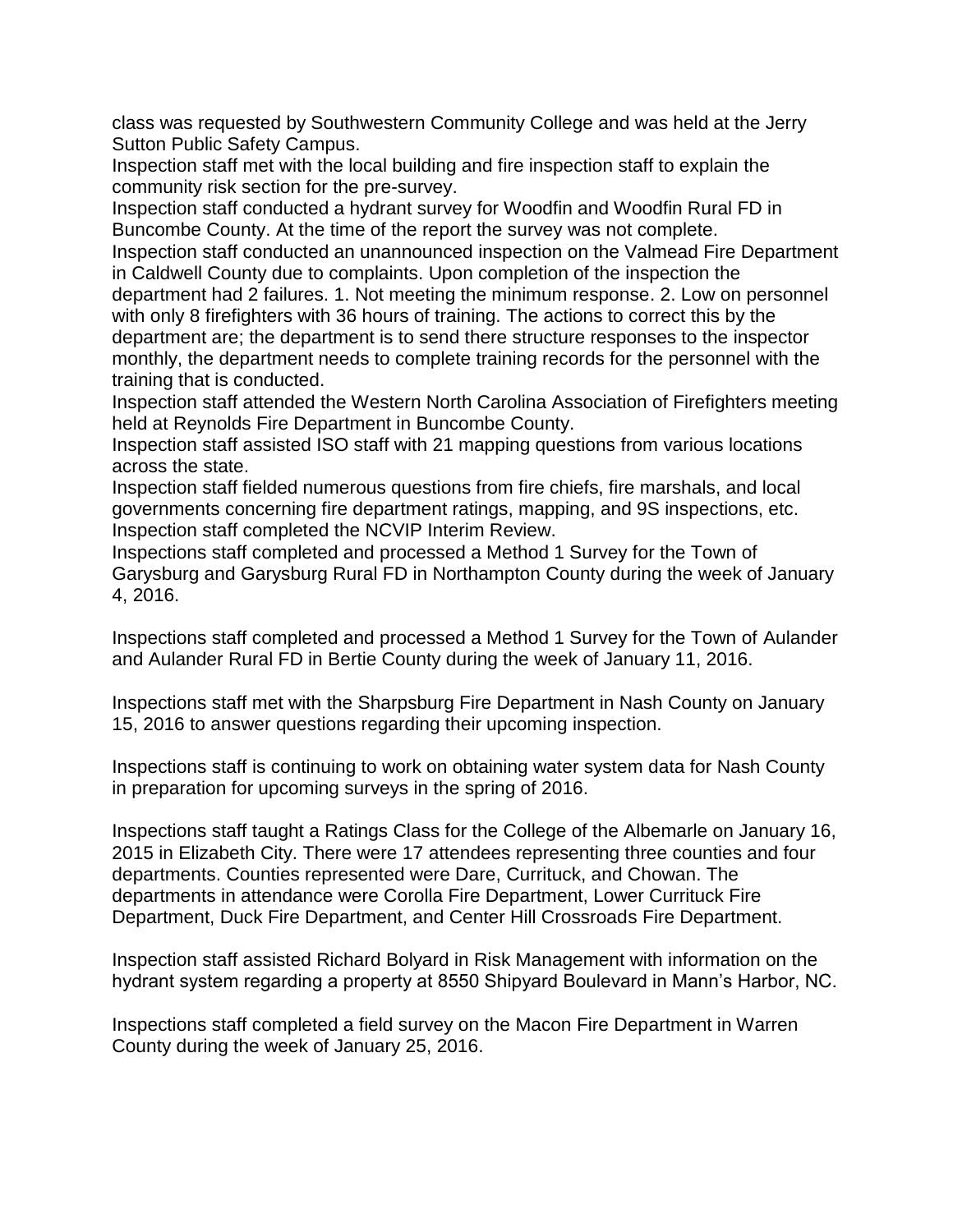Inspection staff completed a hydrant method survey on Pollocksville Fire Department in Jones County.

Inspection staff attended a meeting with the Chief of Pender EMS and Fire and Pender County Fire Marshal to discuss results of their last inspection and how to improve. Inspection staff completed a hydrant method survey on Rhems Volunteer Fire Department in Craven County.

Inspection staff completed a 9S inspection on a new department Onslow County Fire and Rescue in Onslow County. Department passed inspection.

Inspection Staff Completed a County Wide 9S Inspection of 9 departments in Moore County NC and having one department placed on probation for tracking purposes.

Eagle Springs FD – Chief had not attended Chief's 101 since being elected in June 2015

Inspection Staff attended a consultation meeting with Moore County Fire Marshal to discuss needed fire flows of Fire Departments for future growth of residential and commercial building.

Inspection Staff attended a meeting with Goldston FD to discuss the related issues with the departments' failures from an October 9S inspection. Inspection Staff assisted the new Fire Chief with understanding the noted failures and procedures to correct those items.

Inspection Staff prepared for a SERT Level III and then a Level II standby per protocol for Winter Storm Jonas.

Inspections Staff meet with the Buncombe County Communications department to update the communications section of the ratings.

Inspections Staff meet with the water department for Ashville Water Authority to get information on the water system which has 53 different pressure zones and 3 treatment plants.

Inspection Staff attended a meeting with the Robeson County commissioners and the public about areas over 6 miles in an unprotected area of the county.

Inspections Staff taught an NCRRS Class in Transylvania County that had 43 people from 3 counties and 12 different departments.

Inspections staff conducted a Method 1 NCRRS Survey visit for the Town of Faith, Rowan County. The Faith Fire Insurance District, which incorporates the municipal limits of the Town of Faith, is served by the Faith Fire Department. The Faith Fire Department is a combination "On-Duty" & "On-Call" fire department serving in Rowan County. The Method 1 survey conducted, utilizes existing pressure hydrants as the primary source of water for fire suppression efforts.

Inspections staff reviewed Gulledge VFD of Anson County for the purpose of updating the department, which had been previously deemed deficient, in the NC 9S Inspection program. Currently the department has completed the requirements and has passed their NC 9S classification.

Inspections staff reviewed Peachland VFD, of Anson County for the purpose of updating the department, which had been previously deemed deficient, in the NC 9S Inspection program. Currently the department has completed the requirements and has passed their NC 9S classification.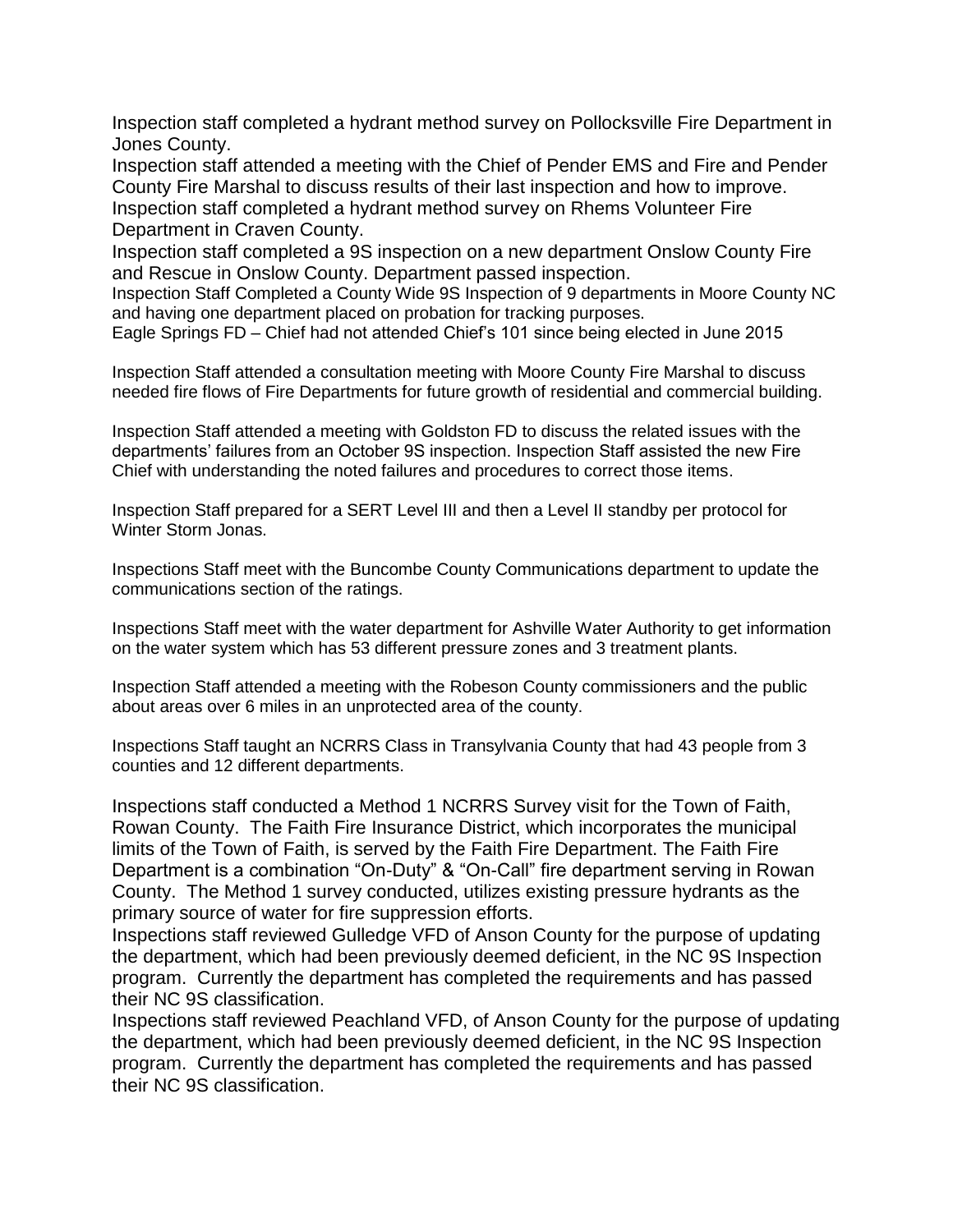Inspections staff conducted a Method 1 NCRRS Survey visit for the Town of Dobson, Surry County. The Dobson Fire Insurance District, which incorporates the municipal limits of the Town of Dobson, is served by the Dobson Fire Department. The Dobson Fire Department is an "On-Call" fire department serving in south central Surry County. The Method 1 survey conducted, utilizes existing pressure hydrants as the primary source of water for fire suppression efforts.

Inspections staff attended and participated in the '2016 North Carolina Association of Fire Chiefs Mid-Winter Conference'. Inspections staff provided classes detailing areas of interest noticed during NCRRS survey visits conducted since utilizing the updated survey requirements which went into effect in 2014. Classes were also provided for interested personnel detailing the requirements of the NC 9S Inspection Program as well as the full NCRRS survey program.

During the course of the convention, Inspections Staff made themselves available for question and answer sessions for many conference attendees. Inspections staff fielded many questions, concerning the NC 9S Inspection Program as well as the NCRR Survey Program, while at the conference. Inspections staff appreciated the less formal atmosphere for contacts made by many fire fighters, fire officers and others during the conference.

Inspections staff conducted a Method 1 NCRRS Survey visit for the Town of Newton & Newton Rural FD, Catawba County. The Newton Fire Insurance District, incorporates the municipal limits of the Town of Newton & the Newton Rural FD serves area surrounding the town. Both Fire Insurance Districts are served by the Newton Fire Department. The Newton Fire Department is a "On-Duty" fire department serving in south central Catawba County. The Method 1 survey conducted, utilizes existing pressure hydrants as the primary source of water for their fire suppression efforts. Inspections staff worked to verify 21 different property locations, within North Carolina fire insurance and response districts, in an effort to assist ISO in their evaluation to determine correct property insurance classifications.

Inspection staff attended the NC 911 Board Standards Committee meeting in Raleigh and participated on several discussion on where the system are going and where they need to be in the future.

Inspection staff conducted a hydrant survey for Robbinsville and Robbinsville Rural Fire District in Graham County. The survey is not complete at the time of this report. Inspection staff conducted a 9S inspection to Stecoah Fire and Rescue Department in Graham County. No issues were found.

Inspection staff made updates to the slide presentation for the NCRRS class and started working on the handouts for the calls to get all the information updated for future classes.

Inspection staff met with the Burke County Firefighters Association and training officers on training documentation for ratings surveys.

Inspection staff conducted a NCRRS class at the Fontana Public Safety College in Graham County. There were 13 students in attendance from 6 different fire departments and 6 different counties.

Inspection staff conducted a follow-up inspection to Sunny View Fire Department in Polk County. The department was on a failure for not meeting the minimum response and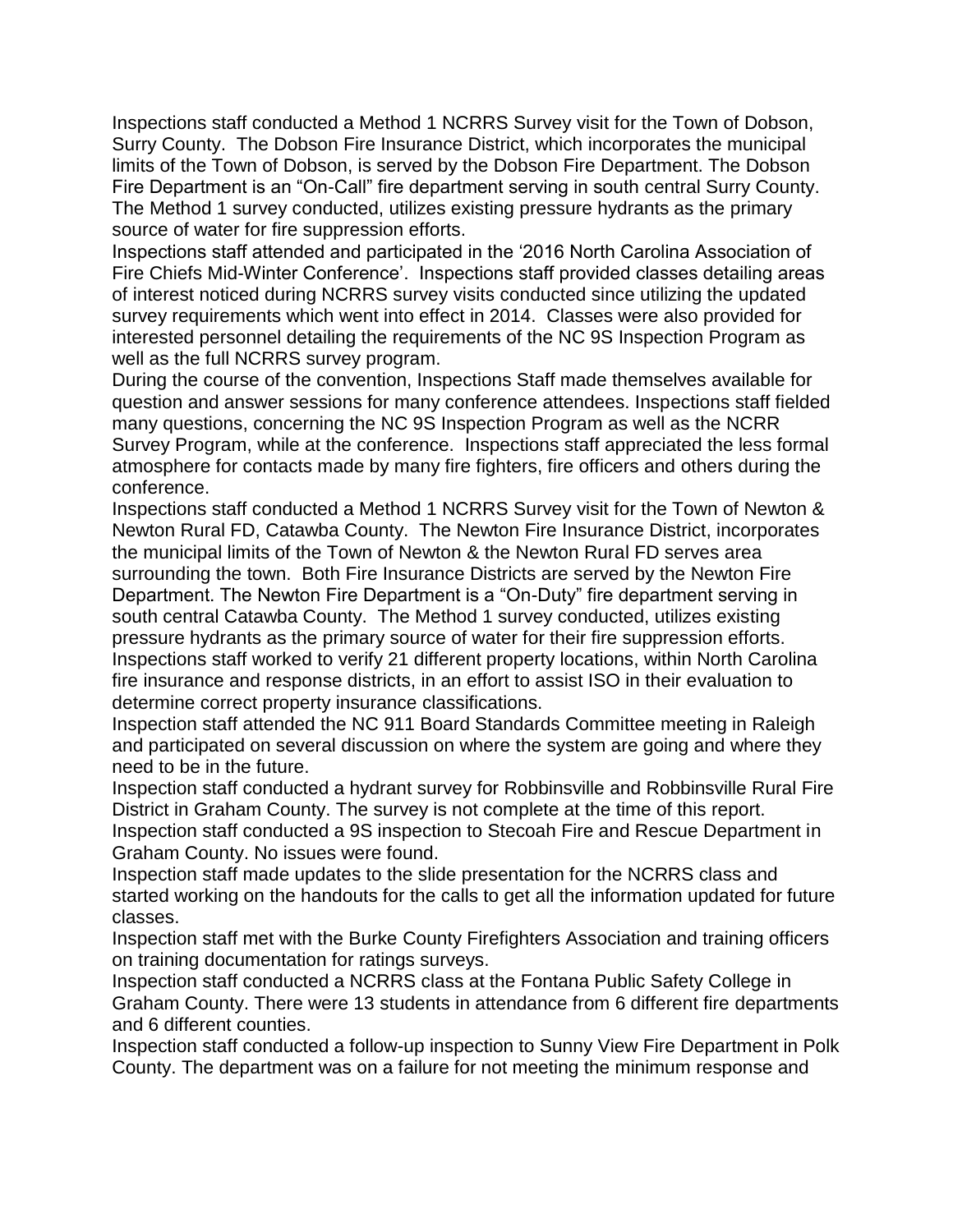low on personnel. All structure responses were reviewed and personnel training reviewed for 36 hours of training. All issues were resolved.

Inspection staff completed a hydrant method 1 survey on Cove City Fire Department in Craven County.

Inspections staff processed a Method 1 Survey for the Macon Rural FD in Warren County during the week of February 1, 2016.

Inspections staff met with the Griffins Fire Department in Martin County on February 8, 2016 to answer questions regarding an upcoming apparatus purchase.

Inspections staff is continuing to work on obtaining water system data for Nash County in preparation for upcoming surveys in the spring of 2016.

Inspections staff entered water system data for the City of Rocky Mount and the Town of Bailey Water Systems in Nash County in preparation for upcoming inspections.

Inspection staff met with the Rolesville Fire Department on February 11, 2016 to answer questions regarding proposed substation locations.

Inspections staff completed field surveys on Kitty Hawk Fire Department and Duck Fire Department in Dare County during the week of February 15, 2016.

Inspections staff worked with Robert Boyce, Fire Marshal with Pasquotank County on questions regarding staffing and rostering on hiring county fire personnel.

Inspection staff met with Chris Wright, Fire Marshal with Vance County on February 22, 2016 to answer questions regarding the survey process.

Inspection staff met with the IT staff at Dobbs to work on updating the 9S computer program. We made a complete run through of the entire program. The new program went into full production February 8<sup>th</sup> and at this time we have had very few issues with the program. The next phase will be for developing the reports we need obtain from the data collected.

Inspection staff completed the rating inspection of the Town of Chapel Hill, the department improved from a class 3 to a class 2.

Inspection staff our newest inspector on his first rating inspection in Bladenboro in Bladen County. At the time of this report the inspection is not completed.

Inspection staff met with the Town Manager and the Fire Chief of the Town of Red Springs in Roberson County. The meeting was to review some of the departments records related to the Department being put to a class 10.

Inspection Staff performed a Method 3 Ratings Survey of Bladenboro and Bladenboro Rural FD in Bladen County. The purpose of this survey was to bring the departments existing insurance classification current though the latest processes. Bladenboro FD had not been rated under the current rating system.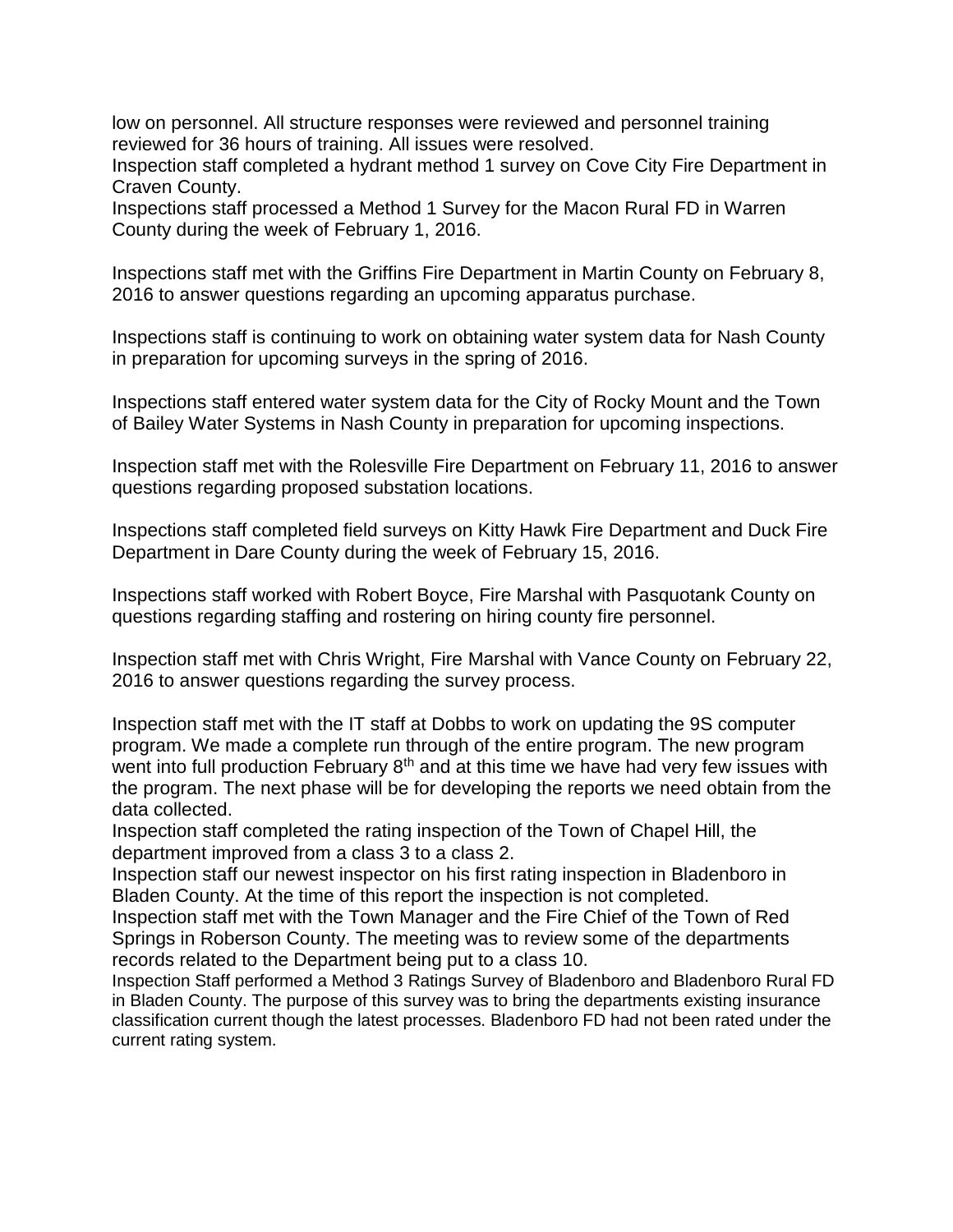Inspection Staff performed a 9S Inspection at Whitehouse FD in Robeson County, with Whitehouse FD passing the inspection and receiving approval for their newly opened Sub Station.

Inspection Staff began the training process of processing Bladenboro FD survey, working through the elements of water, fire and communications.

Inspection Staff performed a method 1 survey of Gumtree FD in Davidson County along with the Emergency Communications and Davidson Water Inc. and for other upcoming Inspections of Davidson County.

Inspections staff attended the Fire and Life Safety Conference and conducted a presentation on the Community Risk Section to educators on how they can help with the new ratings system by education their communities on fire prevention. Inspections staff conducted a Method 1 NCRRS Survey visit for the Town of Holden Beach and Tri Beach FD, Brunswick County. The Holden Beach Fire Insurance District incorporates the municipal limits of the Town of Holden Beach and the Tri Beach FD encompasses area in rural Brunswick County, North and East of the Town of Holden Beach. The Tri Beach Vol. Fire Department is a Combination fire department serving both the Town of Holden Beach as well as Tri Beach FD of Brunswick County. The Method 1 survey conducted, utilizes existing pressure hydrants as the primary source of water for fire suppression efforts.

Inspections staff conducted Method 1 & 3 NCRRS Surveys for the Town of Wingate and the Ames FD of Union County. Both fire insurance districts are served by the Wingate Volunteer Fire Department. The Method 1 survey conducted for the Town of Wingate utilized existing pressure hydrants as the primary source of water for fire suppression efforts. The Method 3 survey combined a pressure hydrant and Tanker Shuttle grading visit for the Ames FD in Union County. The Wingate VFD, Inc., is a combination "On-Call" and "On Duty" fire department serving in Union County, along the Central & Eastern portions of Union County.

Inspections staff participated as a Judge in the 2016 Iredell County Fire and Life Safety Quiz Bowl held at Mitchell Community College in Statesville, NC. The competition consists of a round-robin type panel of students from county  $4<sup>th</sup>$  &  $5<sup>th</sup>$  grades answering questions pertaining to Fire and Life Safety issues. There were 32 teams participating from Iredell County with teams from American Renascence School placing both 1<sup>st</sup> and 2<sup>nd</sup> in the competitions.

Inspections staff conducted a Method 1 NCRRS Survey visit for the Bakers FD, Union County. The Bakers Fire Insurance District serves area West, Northwest and Southwest of the City of Monroe. The Fire Insurance District is served by the Bakers Volunteer Fire Department which is a combination fire department serving in Union County. The Method 1 survey conducted utilized existing pressure hydrants as the primary source of water for their fire suppression efforts.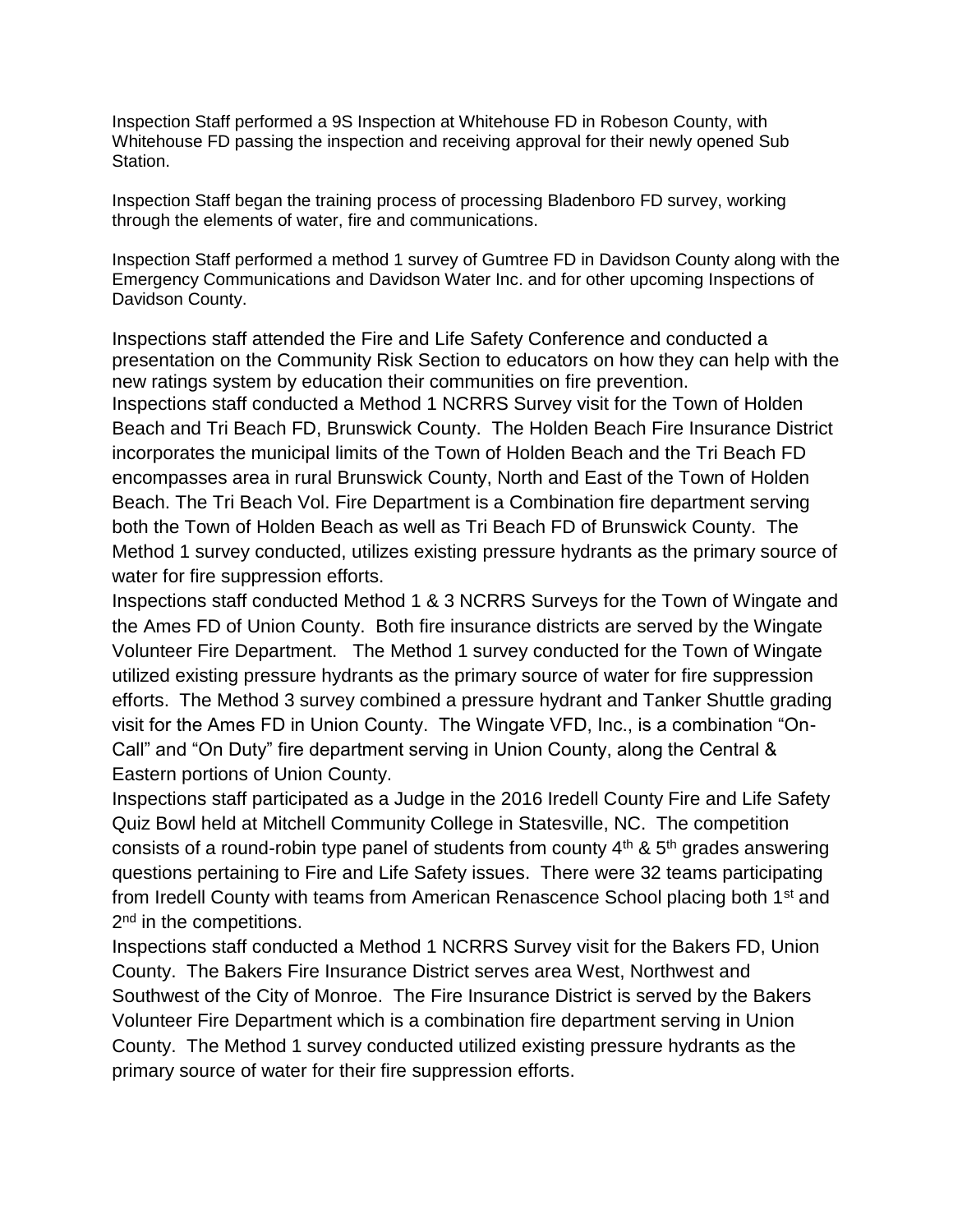Inspection staff completed a hydrant method survey on Yaupon Beach Fire Department in Brunswick County.

Inspection Staff met with Fire Chief of LaGrange Fire Department in Lenoir County to discuss the grading process and some map issues.

Inspection staff attended Lenoir County Fire Association Meeting and discussed the Community Risk section of the grading schedule.

Inspection staff completed a water haul survey on Castoria Fire Department in Greene County.

Inspection staff met with Kenansville Town Manager and the Fire Chief to discuss how the department can improve.

Inspections staff completed a re-inspection of the Windsor FD on February 24, 2016 as the twelve-month probationary period had ended due to retrogression.

Inspections staff processed Method 1 surveys for Kitty Hawk FD and Duck FD the week of February 22, 2016

Inspections staff completed a Method 1 survey on St. James FD in Brunswick County the week of February 29, 2016.

Inspection staff completed a Method 1 and 3 survey on the Rolesville and Rolesville Rural Fire Districts the week of March 14, 2016.

Inspections staff completed a Method 1 survey on the Avon FD the week of March 21, 2016.

Inspection staff conducted a hydrant survey for Sunset Harbor Zion Hill Fire Department in Brunswick County. The department had 2 9S failures during the inspection consisting of low on communications equipment and not meeting the minimum response. The Chief will be ordering pagers and will send the inspector documentation when the equipment is put in service. Also he will be send reports to the inspector monthly of structure and fire alarm responses.

Inspection staff participated in the monthly radio test of VIPER radio equipment. Inspection staff conducted a hydrant survey for the City of Morganton and Carbon City Fire District. The survey is not complete at the time of this report.

Inspection staff conducted a NCRRS Ratings class at the McDowell Fire and Rescue College in Marion. 24 students attended the class.

Inspection staff attended the NC 911 Board Standards Committee meeting via video conference.

Inspection staff assisted 2 departments in McDowell County with their upcoming inspections. And also assisted departments that are having their 9S inspections.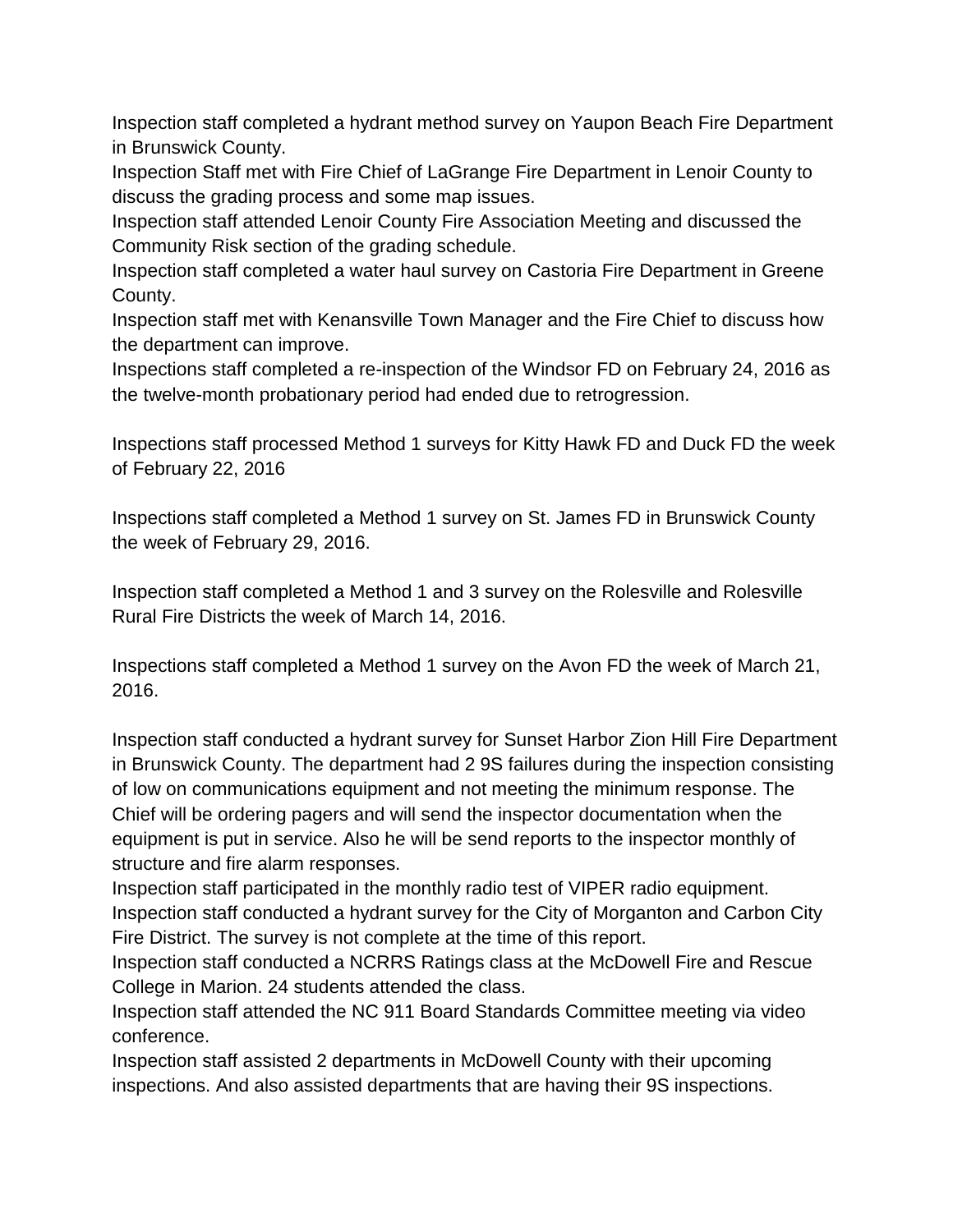Inspection staff assisted numerous departments with their upcoming inspections answering questions concerning the inspection by phone and emails. Inspection staff made 13 ISO inquiries for mapping.

Inspection Staff continues to update the NCRRS slide presentation.

Inspection staff is working with Angie Gregg and the American Red Cross for a smoke detector canvass in a community in McDowell County after 5 fire deaths in the last 3 months.

Inspection Staff attended a quarterly working Staff meeting in Brunswick County and completed a method 1 ratings survey of Sunset Beach Fire Department.

Inspection Staff worked with Senior Field Inspector for three eight (8) hours days to complete the necessary documenting of Sunset Beach Fire Departments ratings survey. Inspection Staff Completed a County wide 9S Inspection of Columbus County visiting thirteen (13) departments over a two week visit. During this inspection of department eleven (11) department passed the basic requirements of the 9S inspection. Two departments failed to meet the requirements of a 9S inspection.

ST James FD - Low on Personnel, No Training Records, Failed to meet minimum response.

Brunswick FD - Failed to meet the response requirements.

Inspection Staff audited the training records and documentation of the South Lexington FD in Davidson County to verify the members that were added in the 2015 calendar year were in fact participating in training and meeting the necessary bench marks established during a 9S failure previously.

During the time of February to March – Inspection Staff assisted 11 departments with ratings questions and or concerns about current ratings and scheduling to begin the ratings process. Inspection Staff also completed and entire audit of departments with 9S failures in the Piedmont and Western Piedmont Inspection districts, noting and tracking these agencies who are reporting monthly.

Inspection staff reviewed and processed 12 rating surveys.

Inspection staff completed the rating inspection for the Southport Fire Department, the department improved from a class 4 to a class 3.

Inspection staff met with the Fire Chief of the Asheboro Fire Department to discuss the location of an additional station and discussed the effect the new station might have on the departments rating.

Inspection staff met with the new Fire Chief of the Vance County Fire Department to discuss the department's last rating and discussed the relocating the current station so they might be able to close the sub-station.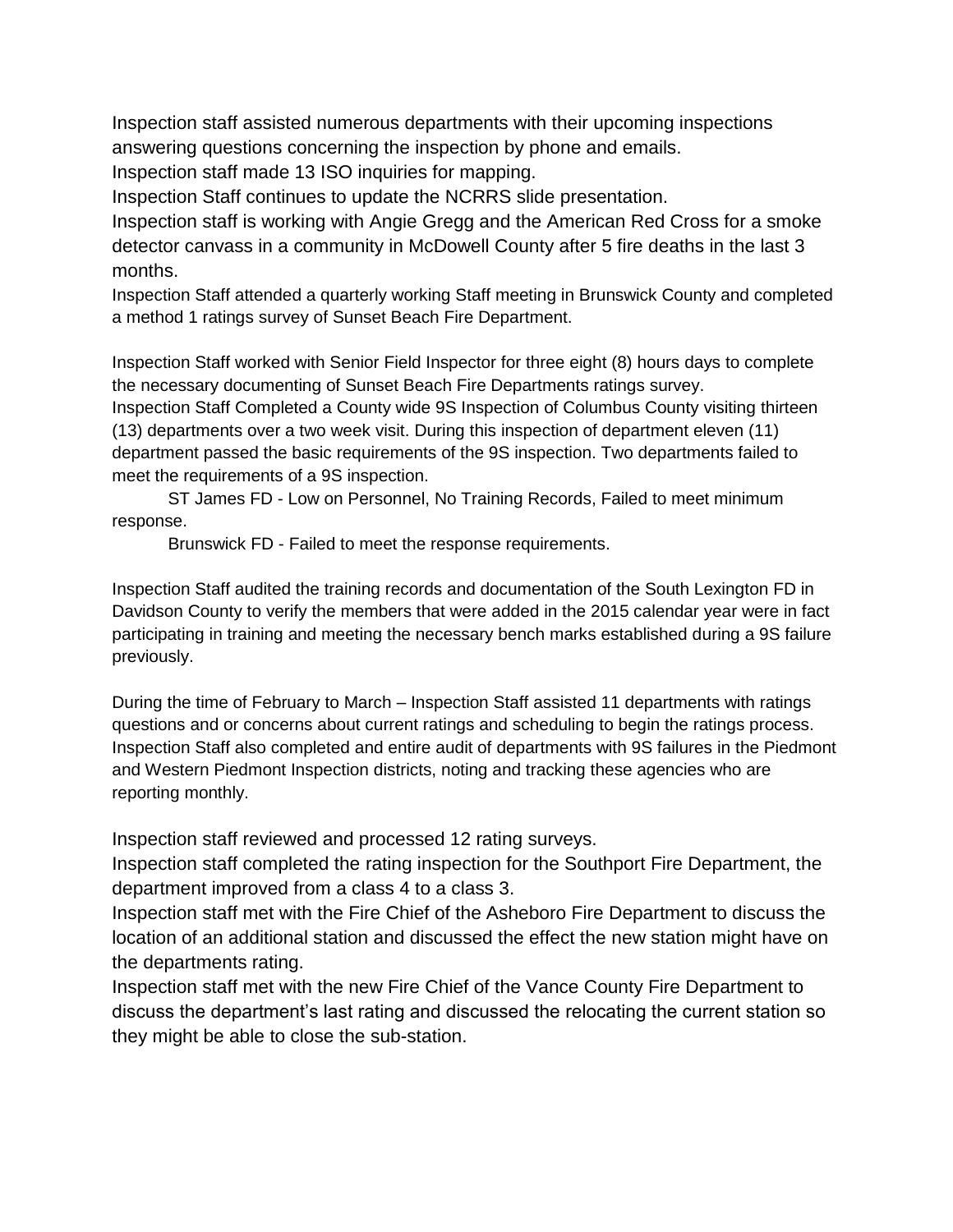Inspection staff met with the County Manager and staff to discuss fire protection for Vance County. The staff had a number of questions concerning staffing and rating of the fire districts.

Inspection staff met with the Fire Chief of the Elon Fire Department to discuss their upcoming rating inspection.

Inspection staff taught a rating class in Forsyth County and there were 22 people in attendance from 11 different departments.

Inspection staff trained with the new inspector on doing the paperwork dealing with a rating inspection. Also went over all of the failures he had on his to do list.

Inspection staff begin working on updating the pre-survey forms that are sent out for rating inspections.

Inspection Staff Conducted a method 1 survey of the Boiling Springs Lakes FD in Brunswick County and meet with the County Fire marshal and GIS Person to get all the Departments maps updated.

Inspections Staff Conducted a Method 1 survey of the Gumtree FD in Davidson/Forsyth County.

Inspections staff meet with the Attorney General's Office about the ratings inspection and the situation in Red Springs.

# **Inspection for March 2016 Year to Date Districts Departments**

| 9S Only                      | 24 | -21 |
|------------------------------|----|-----|
| <b>Surveys</b> (all methods) | 35 | -22 |

# **Year to Date 2016 Failures**

|                         | <b>Number of Failures</b> |
|-------------------------|---------------------------|
| Non-Response            | 3                         |
| Low Personnel           | 2                         |
| Not Completed Chief 101 |                           |
| No Training Records     |                           |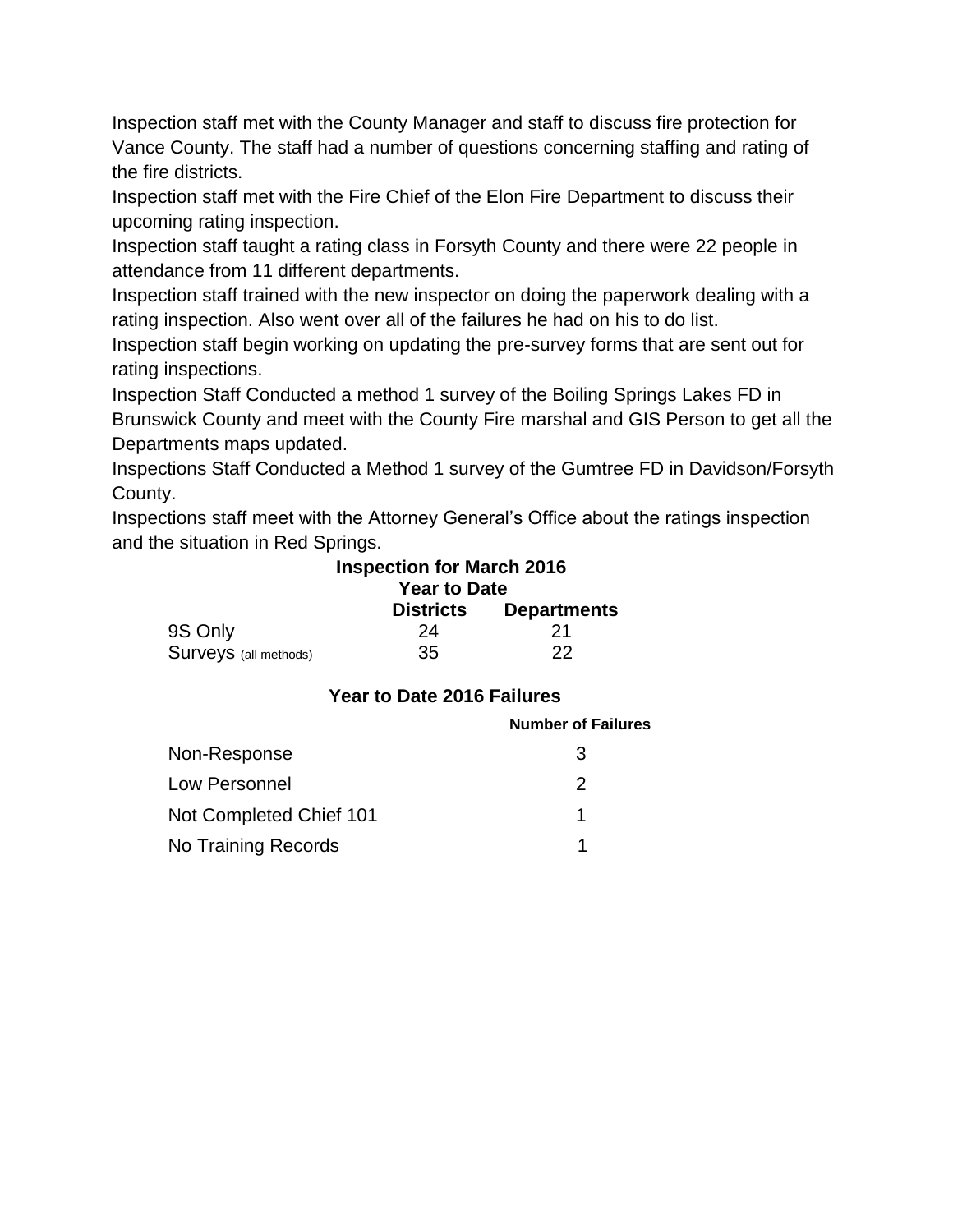### NCSFA 2nd Quarter Report April, 2016

#### **Introduce Any Past Presidents Introduce Any Board Introduce Any Staff**

### **Scholarship and Grants**

Scholarships and grant applications have been received and are being evaluated. There are 15 scholarships per region awarded each year. The scholarships include \$2,000 Associate's, \$8,000 Bachelor's and \$10,000 Master's Degree awards.

We also have (8) \$500 training grants available per region. There are 3 from the Eastern, and one each from the Piedmont and Western.

The electronic submission due date for the scholarship and grant applications was March 15.

Out of 612 attempts we had 226 successful applications for scholarships, and out of 27 grant attempts we had 4 eligible grant applications.

The application numbers include:

From the East we received 64 eligible applications and 2 eligible grant apps.

From the West we received 76 eligible applications and 0 eligible grants.

From the Piedmont 86 eligible applications and 2 eligible grant apps.

## **Conference Update**

The 2016 SAFRE Conference is being held in Charlotte this year August  $10<sup>th</sup> - 13<sup>th</sup>$ . Registration is now available on-line. This is the 128th annual conference of NCSFA. This year SAFRE expands the exhibit floor from 150,000 to 200,000 square feet with close to 200 companies and agencies sharing information and displaying products. The Board, working with representatives from the Charlotte Fire Department and other local fire service representatives, has put together a fantastic week of programs and events.

New classes, both hands on (H.O.T.) and classroom, highlight training during the week, including a pre-conference session Monday and Tuesday and ongoing classes and workshops during the week. H.O.T. classes held at the Charlotte Fire Academy and local regional training facilities will provide realistic application of real life training needs. During the conference we'll have keynote speakers at both the Thursday and Friday general sessions. Renowned fire service speaker Bobby Halton, Editor of Fire Engineering Magazine will be there Thursday to deliver the keynote address at the NCSFA Conference Opening on "*Service-Honor-Advocacy"*, with Dr. Denis Onieal, Deputy US Fire Administrator there on Friday to kick off the NC Association of Fire Chief's business session with "*Attitude Reflects Leadership".* In addition to the opening, keynote speakers, and business sessions, we'll have our memorial service Thursday afternoon just prior to the opening of the exhibits.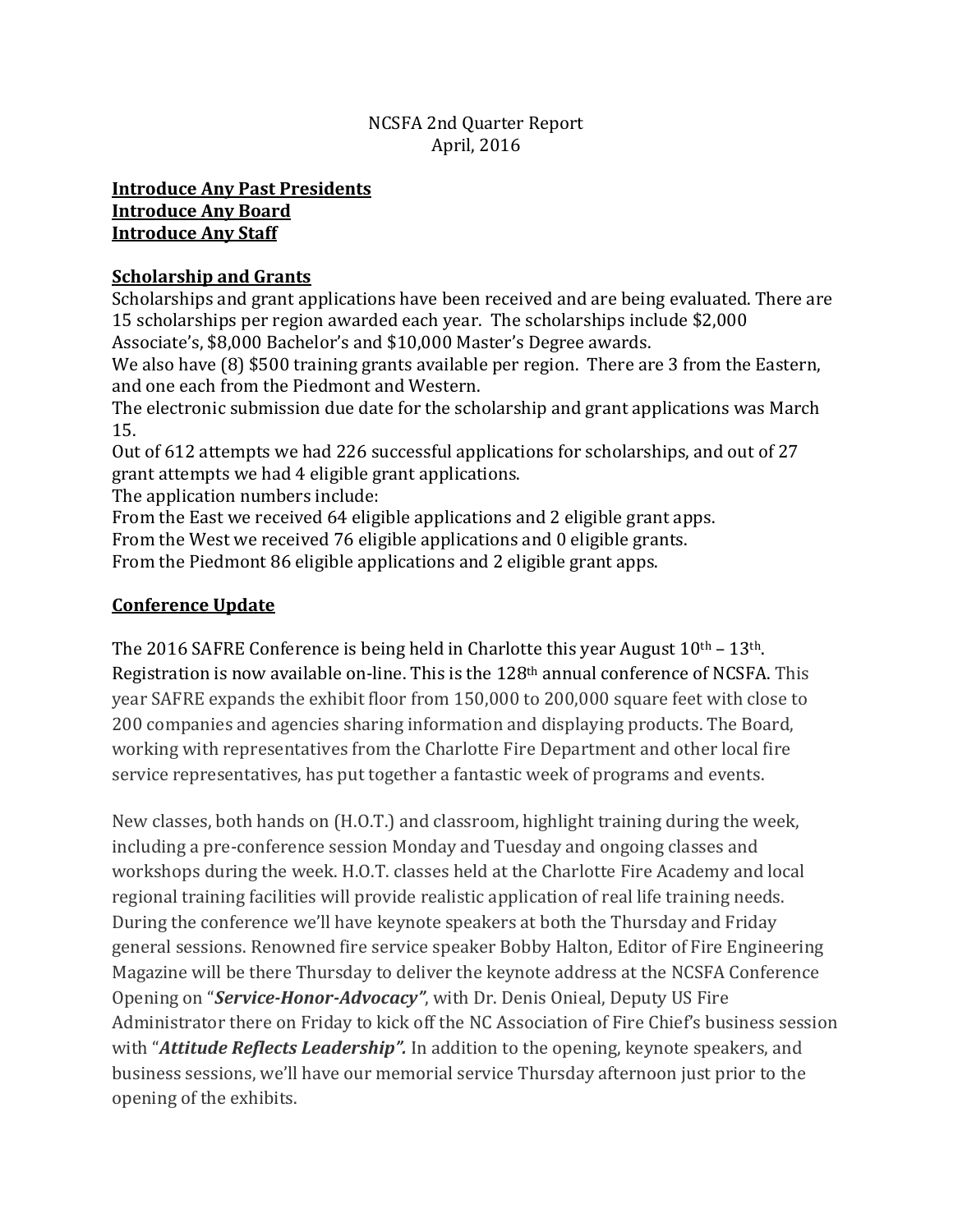In addition to the conference and exhibits, the extracurricular activities planned are phenomenal. You can take a short walk and visit downtown Charlotte and all it has to offer, tour the NASCAR Hall of Fame, or go to a Minor League Baseball Game. Friday night we'll be hosting a Queen City Firefighter Fest at the Hall of Fame adjacent to the conference center. For entertainment there will be renowned singing artist Beth Spangler performing, as well as pipe and drum bands from across the State. This is a new event for Friday night at conference, and we're excited about it. After the banquet Saturday night attendees of the banquet will have open access to a party at the NASCAR Hall of Fame.

# **Bylaw Changes to Be Mailed Out on or Before June 30th**

The NCSFA Board will be mailing out suggested bylaw changes June 30th for consideration and vote at the annual conference this year. The changes have been reviewed and vetted over a period of a year, and have been reviewed by our legal firm. When the bylaw recommendations are mailed out they will include complete wording and an explanation and justification.

Some of the changes include:

- Clean up some grammatical issues and make the document gender neutral
- Correct the voting process to make the bylaws current with how we have done elections the last several years. This essentially eliminates the use of delegate cards
- Change the terms of regionals board members representing the three regions to three year terms instead of three individual annual terms. This is essentially the practice that has existed for the past many years anyway. There is also a new section added to allow regions to remove their representatives if they are not serving properly in a fair and consistent manner.
- Change the terms of all Board members to 3 years, and make the move of  $2<sup>nd</sup> VP$  to 1<sup>st</sup> VP automatic, which is consistent with the other Executive positions.
- Require any candidate running for an elected position to make notification of intent to seek office by April 1st, so the election is fair and advertised well ahead of the conference meeting. This insures people know who is running so they can plan to come and vote if they desire.
- Corrects wording concerning regions to make them consistent and to make it clear that the regional board members are elected by the NCSFA members in the regions.
- Adds sections that allow the removal of any Board member by the membership in a fair and advertised manner.

Remember, these changes if approved would not take place until 2017 and would not be in effect for the 2016 conference.

# - **Legislative Issues for 2016**

- (1) LODD Beneficiaries to Receive F&R Pension Benefits
- (2) Change Local Relief Fund Board Appointment Procedure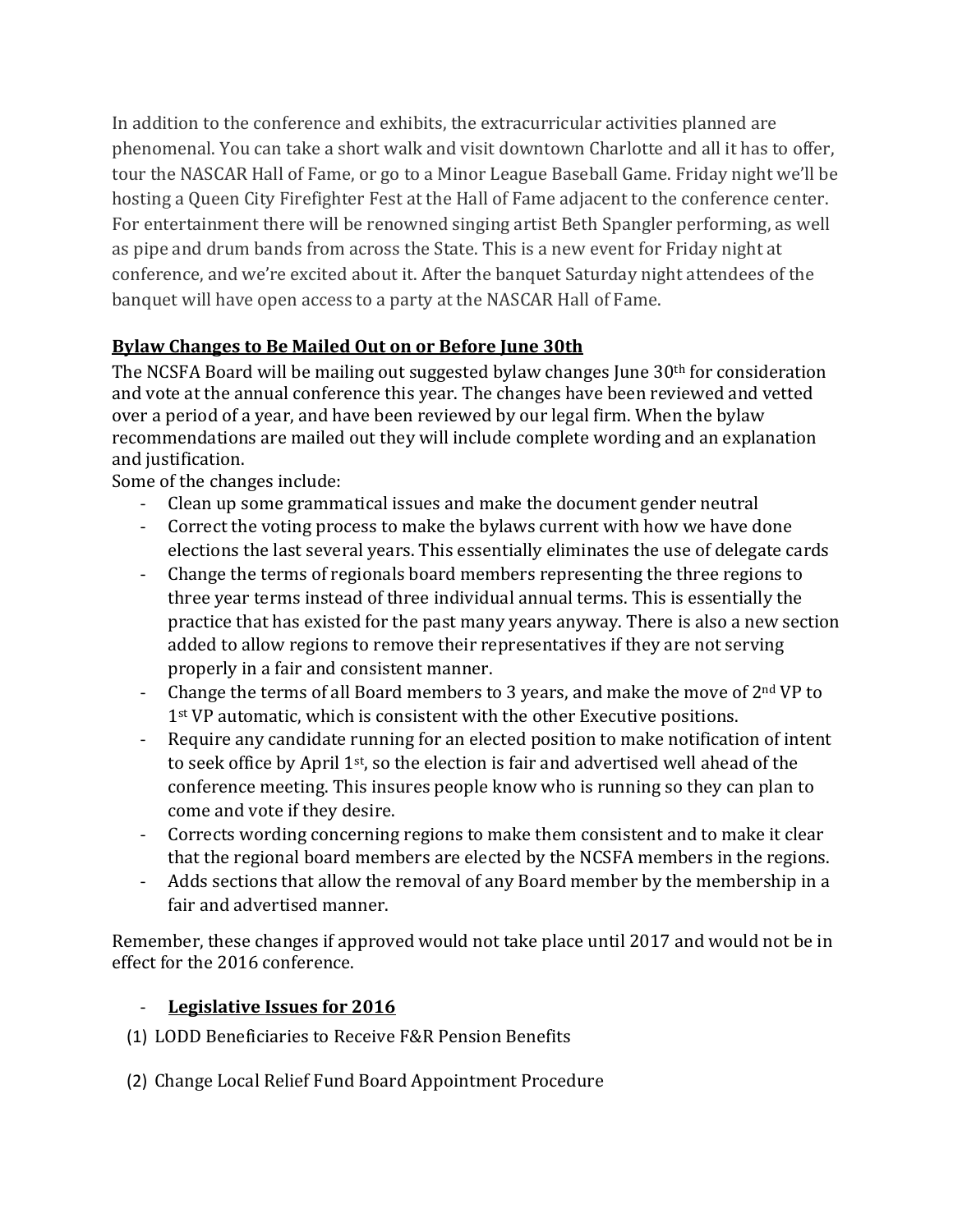- (3) Add "Fire Marshal" to "Fire Department" Definition
- (4) Oppose Fireworks Legislation (HB 367)
- (5) Presumptive Cancer (HB 666) not eligible for this session
- (6) Suicide Prevention Study (If HB 83 is eligible and comes up)
- (7) Special Arson Prosecutor
- (8) Watch Eliminating Safety Inspections (SB 200)

### **LGERS Update**

The NCSFA has gotten some criticism lately for not getting involved with the General Assembly of the retirement board in changes to the Local Government Employee Retirement System (LGERS) involving the calculation formulas for left over sick leave at retirement. Here are the facts:

- This issue was never brought to the General Assembly for us to be involved.
- It was never brought to the LGERS Board for their decision.
- There was a contested case a few years back and the NC Department of Justice ruled that the Treasurers Office had not been determining additional service credit from unused sick leave correctly. State law requires sick must be earned under a duly adopted sick leave policy and, the NC DOJ, ruled a sick leave day must be determined by the employer's sick leave policy.
- The policy nor State law ever changed.
- This was communicated to every Human Resource Department in NC whose unit of local government is a member of LGERS.
- NCSFA did discuss the issue with the Treasurer's Office and were advised every Human Resource office had been notified.
- The NCSFA cannot and should not discuss retirement calculations with individuals nor explain this process. It is an issue between the individual, their Human Resource Officer, and the Treasurer's office. Imagine the problems that may be encountered if we offered or explained it incorrectly and someone retired too early, or were expecting a certain amount and got much less.
- This is an issue that the departments need to work with the Treasurer's office on, and NCSFA did not miss or ignore any changes to the LGERS laws or rules.

We will continue to work with the Treasurer's Office asking them to better explain the rules, but it would be inappropriate for us to be involved with explaining it ourselves.

### **New Benefits for 2016**